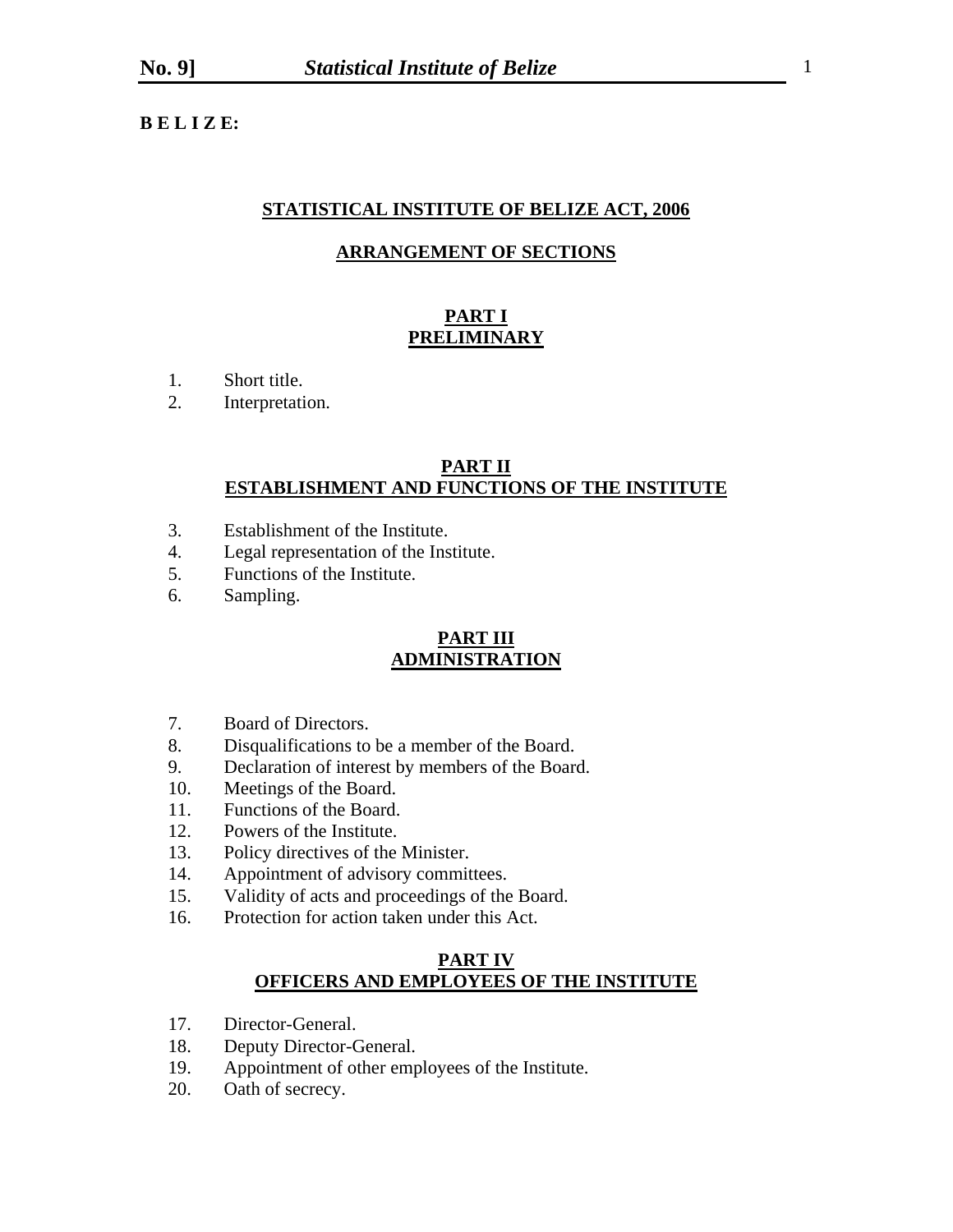- 21. Certificate of appointment.
- 22. Declaration of pensionable posts.
- 23. Regulations relating to staff.
- 24. Training of employees.
- 25. Right to form trade unions.

# **PART V FINANCIAL PROVISIONS**

- 26. Transfer of property.
- 27. Loans by Government.
- 28. Powers to borrow money.
- 29. Funds and resources.
- 30. Audit and accounts.
- 31. Annual reports.
- 32. Submission of budget estimates.
- 33. Tax exemptions.
- 34. Charitable status.
- 35. Financial Regulations.

# **PART VI COLLECTION OF INFORMATION AND ACCESS TO RECORDS**

- 36. Collection of information.
- 37. Provision of information.
- 38. Request for information.

# **PART VII INSPECTION OF RECORDS AND PROTECTION OF COLLECTED INFORMATION**

- 39. Requests of information from public authorities.
- 40. Agreements relating to collection, etc., of information.
- 41. Restrictions on use of information.
- 42. Prohibition of disclosure of information.
- 43. Power to make Regulations.

### **PART VIII OFFENCES AND PENALTIES**

- 44. Offences.
- 45. Unlawful exercise of statutory functions.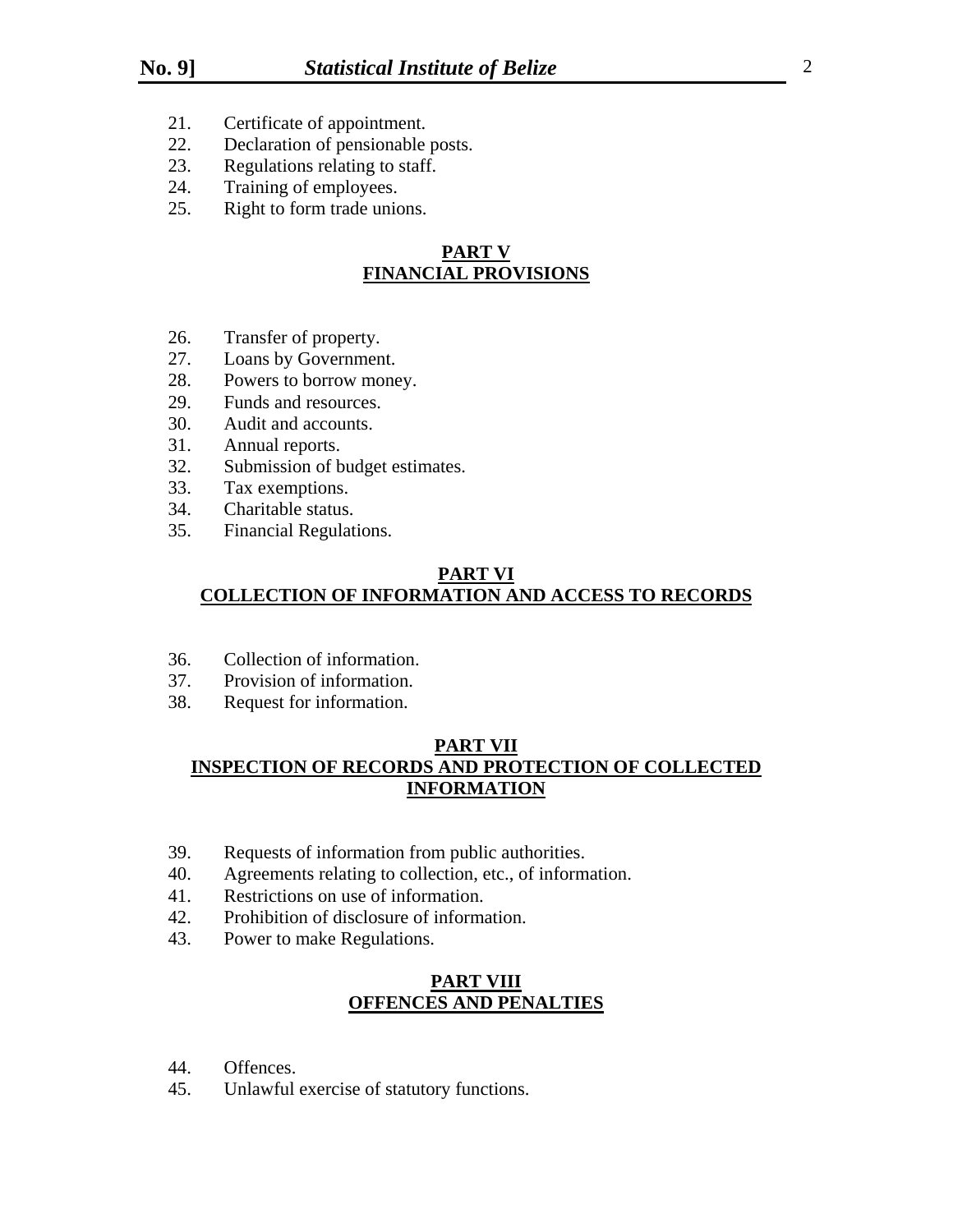46. Limitation period.

# **PART IX REPEALS AND SAVINGS**

- 47. Repeals.
- 48. Commencement.

**\_\_\_\_\_\_\_\_\_\_.....\_\_\_\_\_\_\_\_\_\_**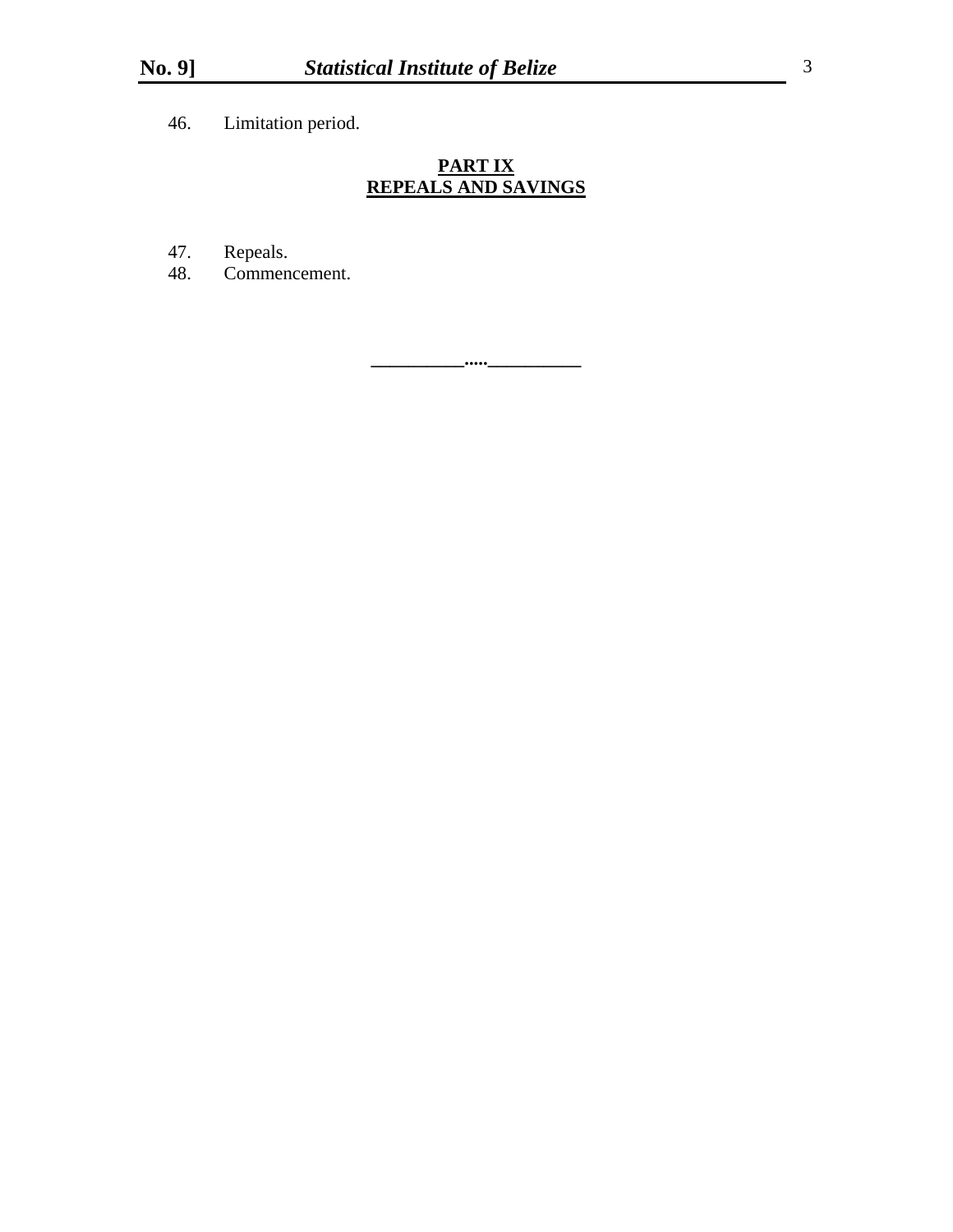

I assent,

### **(SIR COLVILLE N. YOUNG)**  Governor-General

4th December, 2006

**AN ACT to provide for the establishment of the Statistical Institute of Belize; and for the exercise by or on behalf of that Institute of regulatory functions regarding the collection, compilation, analysis and publication of official statistics; to repeal the Statistics Act, Chapter 158 of the Substantive Laws of Belize, Revised Edition 2000 – 2003; and to provide for matters connected therewith or incidental thereto.** 

**(Gazetted 9th December, 2006.)** 

**BE IT ENACTED, by and with the advice and consent of the House of Representatives and the Senate of Belize and by the authority of the same, as follows:-** 

# **PART 1 PRELIMINARY**

| Short title.    | 1. | This Act may be cited as the<br>STATISTICAL INSTITUTE OF BELIZE ACT, 2006.                              |
|-----------------|----|---------------------------------------------------------------------------------------------------------|
| Interpretation. | 2. | In this Act, unless the context otherwise requires –                                                    |
|                 |    | "advisory committee" means an advisory committee<br>appointed by the Board under section 14 of the Act; |
|                 |    | "Board" means the Board of Directors of the Institute<br>established under section 7 of this Act;       |

"Chairperson" means –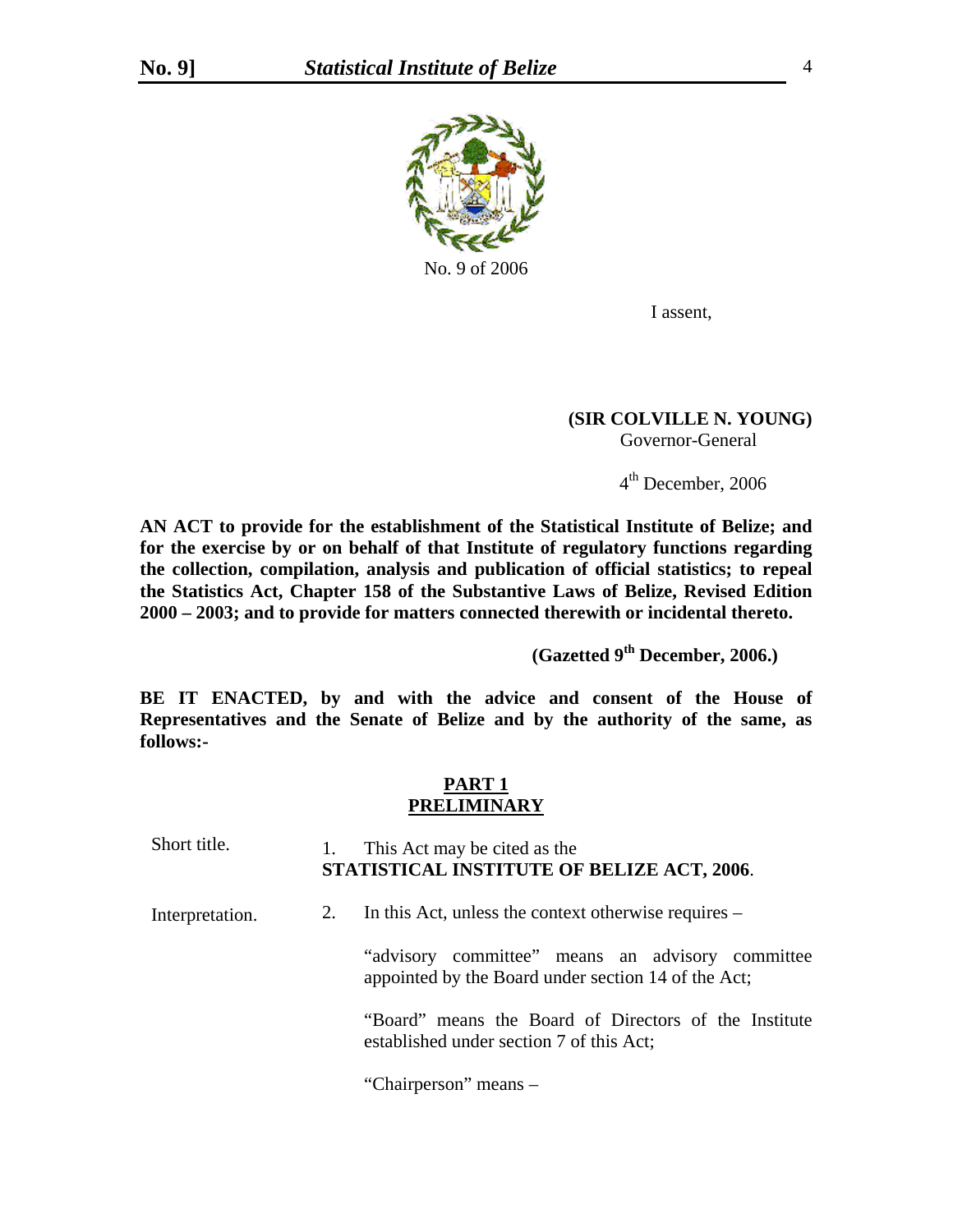- (a) in respect of the Board, the Chairperson of the Board and includes, in the circumstances specified in section 7 (2) of this Act, the Deputy Chairperson of the Board or some other member of the Board appointed to act as Chairperson under that section; or
- (b) in respect of an advisory committee, the Chairperson of the advisory committee;

"confidential data" means data obtained by the Institute for the production of official statistics when such data allow statistical units to be identified directly or indirectly, thereby disclosing individual information;

"copy" means the reproduction of a record or any part thereof by writing, photocopying, electronic, or some other means;

"Director-General" means the officer of the Institute appointed under section 17 of this Act;

"directorates" means directorates established pursuant to Regulations made by the Minister under section 43 of this Act;

"employee" means an employee of the Institute;

"financial year" in respect of the Institute, means a period of twelve months ending on the  $31<sup>st</sup>$  March of each year:

 Provided that the first financial year of the Institute shall commence immediately on the coming into force of this Act and shall end on the  $31<sup>st</sup>$  March of the next following year;

"functions" includes powers and duties;

"impartiality" means the objective and independent manner of producing official statistics free from any pressure from political or other interest groups, particularly as regards the selection of techniques, definitions and methodologies best suited to the attainment of the objectives as set out and implies the availability of statistics to all users;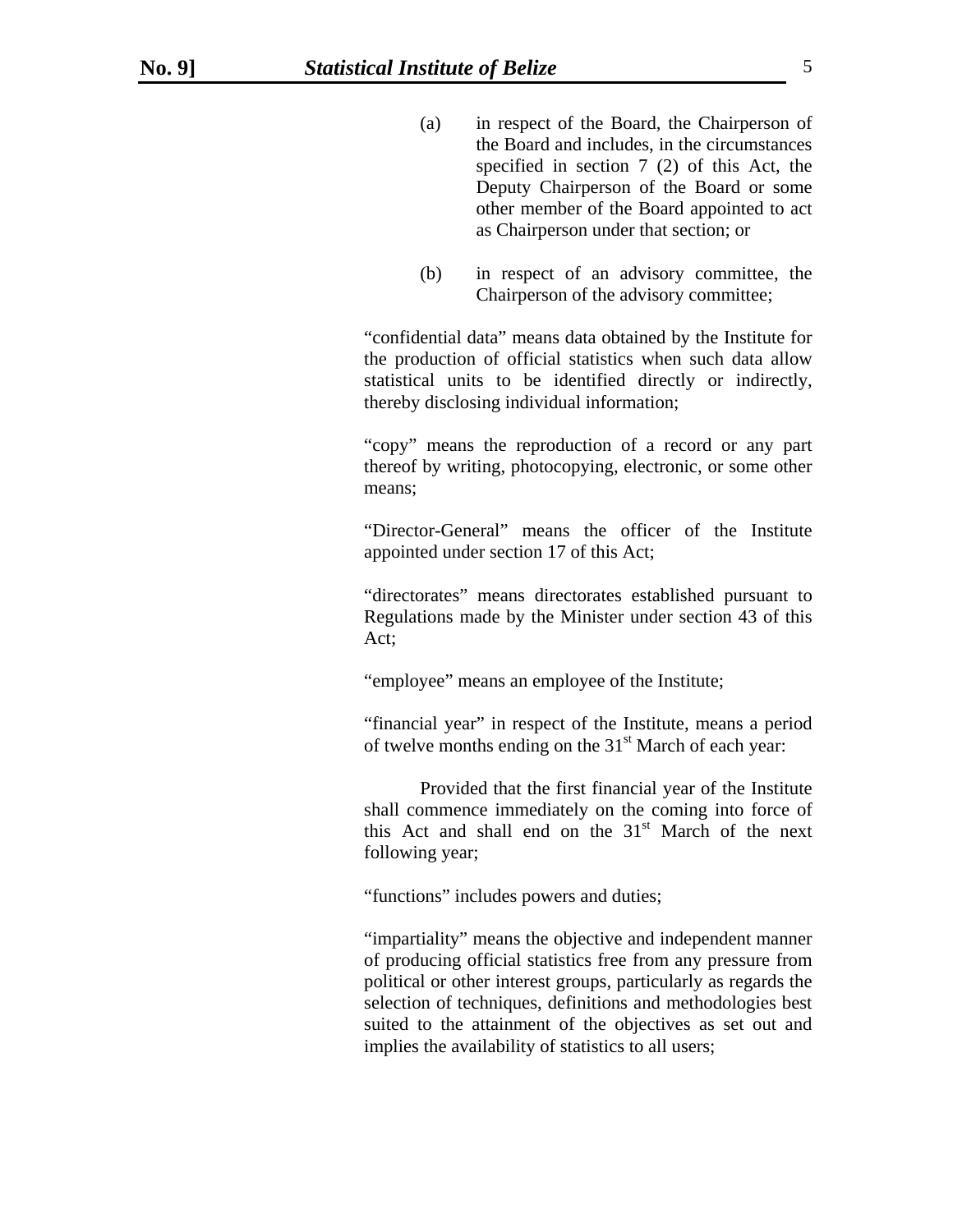"Institute" means the Statistical Institute of Belize established by section 3;

| CAP. 85<br>CAP. 86<br><b>CAP. 87</b><br><b>CAP. 88</b> | "local authority" means the Belize City Council,<br>established under the Belize City Council Act, the<br>Belmopan City Council established under the Belmopan<br>City Council Act, any Town Council established under the<br>Town Councils Act, or any Village Council established<br>under the Village Councils Act; |
|--------------------------------------------------------|------------------------------------------------------------------------------------------------------------------------------------------------------------------------------------------------------------------------------------------------------------------------------------------------------------------------|
|                                                        | "Minister" means the Minister responsible for statistics;                                                                                                                                                                                                                                                              |
|                                                        | "official statistics" means information obtained by<br>processing data in order to characterize collective<br>phenomena in a considered population in the framework of<br>implementation of the business plan of the Institute;                                                                                        |
|                                                        | "population" means any set or subset of statistical units,<br>whether such units are natural persons, legal persons or any<br>other economic unit;                                                                                                                                                                     |
|                                                        | "premises" includes any dwelling, building, place, vessel or<br>aircraft within or on territory which falls under the<br>jurisdiction of Belize;                                                                                                                                                                       |
|                                                        | "prescribed" means prescribed by Regulations or Orders<br>made under this Act;                                                                                                                                                                                                                                         |
|                                                        | "production of official statistics" means all the activities<br>necessary for the preparation, collection,<br>storage<br>processing, compilation, analysis and dissemination of<br>statistical information;                                                                                                            |
|                                                        | "public authority" means any government department, local<br>authority, official board or committee and any other public<br>body established by law;                                                                                                                                                                   |
| CAP.4                                                  | "public officer", has the same meaning as is assigned to it<br>by section 131 of the Belize Constitution, but does not<br>include a Judge or a Magistrate;                                                                                                                                                             |
|                                                        | "record" includes any paper, photographic, electronic, or<br>other mode of recording or storing information and any<br>form, schedule, questionnaire, or any other such document;                                                                                                                                      |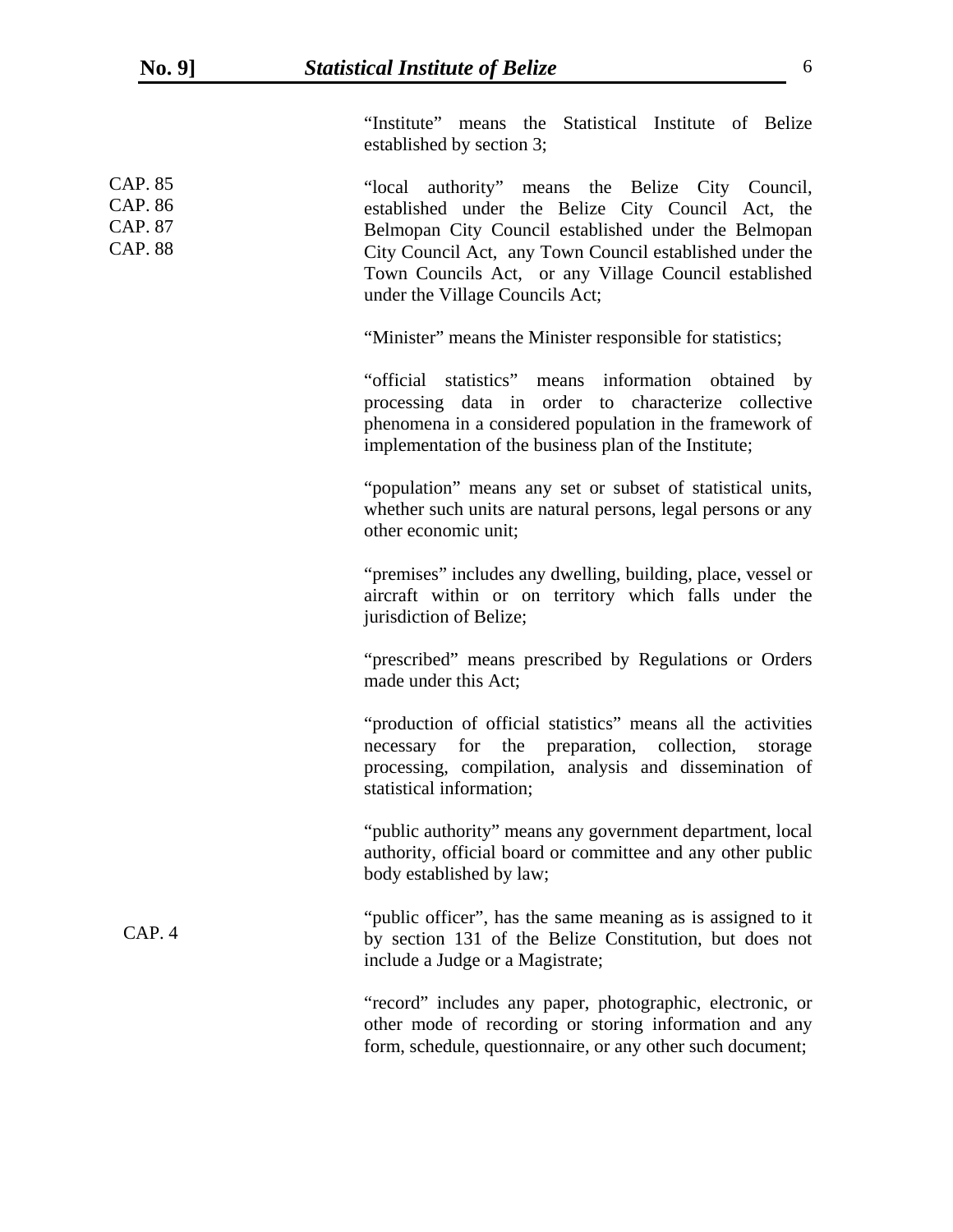"reliability" means that the statistics shall reflect as faithfully as possible the reality which they are designed to represent and implies that scientific criteria are used for the selection of sources, methods and procedures;

"statistics" includes, in addition to numerical data, all other information which is necessary for the collection, compilation, analysis and interpretation of data.

# **PART II ESTABLISHMENT AND FUNCTIONS OF THE INSTITUTE**

| Establishment of the<br>Institute. | 3.<br>(1)<br>There shall be and is hereby established an<br>autonomous body to be known as the Statistical Institute of<br>Belize.                                                                                                                                                                                                                                                                                                                                                                               |
|------------------------------------|------------------------------------------------------------------------------------------------------------------------------------------------------------------------------------------------------------------------------------------------------------------------------------------------------------------------------------------------------------------------------------------------------------------------------------------------------------------------------------------------------------------|
| Body Corporate.                    | The Institute shall be a body corporate having<br>(1)<br>4.<br>perpetual succession and a common seal, and subject to the<br>provisions of this Act shall have power to acquire, hold and<br>dispose of movable and immovable property of any kind, to enter<br>into contracts, and to exercise any of the functions entrusted to it<br>by or in accordance with the provisions of this Act, and<br>discharge any duties incidental or ancillary to, or consequential<br>upon, the performance of its functions. |
|                                    | The Institute may sue or be sued in its corporate name<br>(2)<br>and shall for all purposes be described by that name.                                                                                                                                                                                                                                                                                                                                                                                           |
|                                    | (3)<br>The seal of the Institute shall be authenticated by the<br>signatures of the Chairman and one other director authorized by<br>the Board to act for that purpose, and shall not be affixed except<br>by the authority of a resolution of the Board, and the seal thus<br>authenticated shall be judicially and officially noticed.                                                                                                                                                                         |
|                                    | (4)<br>All documents made by the Institute other than those<br>required by law to be made under seal shall be signified under<br>the hand of the Chairman and one other Director.                                                                                                                                                                                                                                                                                                                                |
|                                    | (5)<br>The Institute shall have its principal office at such<br>place in Belize as the Board may decide, and may establish<br>foreign offices and other offices within Belize as it considers<br>necessary.                                                                                                                                                                                                                                                                                                      |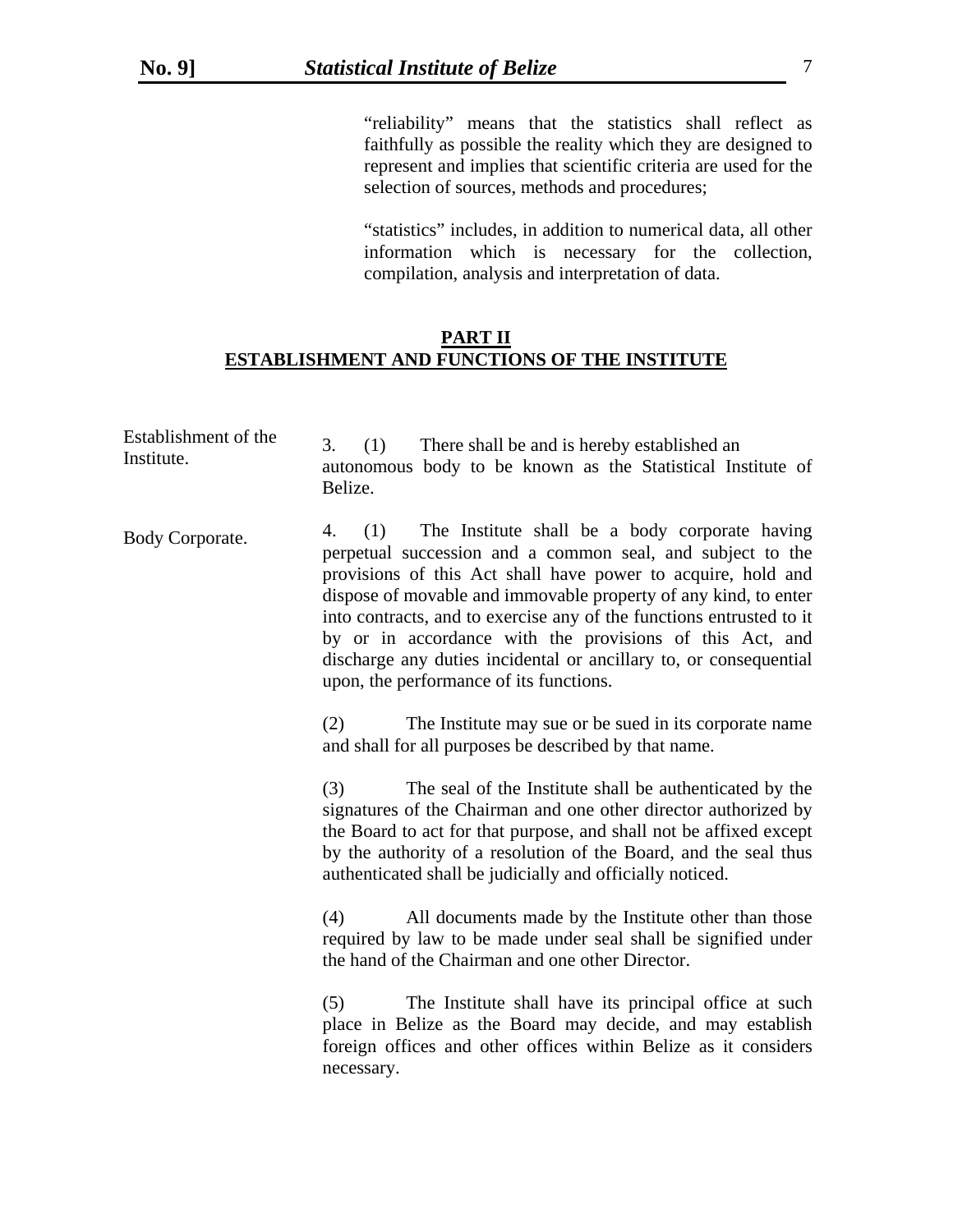| Functions of the<br>Institute. | 5.<br>(1)<br>First Schedule.         | The functions of the Institute shall be the collection,<br>compilation, extraction, analysis and release of official statistics<br>relating to demographic, social, environmental, economic and<br>general activities and conditions of Belize as specified in the                                                                                                                                                                              |
|--------------------------------|--------------------------------------|-------------------------------------------------------------------------------------------------------------------------------------------------------------------------------------------------------------------------------------------------------------------------------------------------------------------------------------------------------------------------------------------------------------------------------------------------|
| First Schedule.                | (2)<br>$(1)$ , the Institute shall - | Without prejudice to the generality of subsection                                                                                                                                                                                                                                                                                                                                                                                               |
|                                | (a)                                  | provide on an impartial basis, quantitative and<br>representative information about the economic,<br>demographic, gender, social and environmental<br>situation in Belize, to all users including the<br>National Assembly, the Government, institutions,<br>undertakings, social and economic operators,<br>academic institutions and bodies and the general<br>public and where possible such data should be<br>provided on a regional basis; |
|                                | (b)                                  | produce data and statistics subject to the principles<br>of reliability, objectivity, relevance, statistical<br>confidentiality, transparency, specificity,<br>and<br>proportionality, which mirror as faithfully as<br>possible the real situation;                                                                                                                                                                                            |
|                                | (c)                                  | disseminate data and statistics to the public and the<br>users thereof in a neutral and impartial way,<br>focusing on the phenomena which are essential for<br>decision makers and honouring the citizens' rights<br>to public information.                                                                                                                                                                                                     |
|                                | (d)                                  | supply the information necessary to evaluate the<br>quality of official statistics, and make accessible to<br>the public the methods used for their production,<br>and how the principles, under which such statistics<br>are gathered, are complied with;                                                                                                                                                                                      |
|                                | (e)                                  | provide such technical explanations of statistics<br>produced to avoid erroneous interpretation;                                                                                                                                                                                                                                                                                                                                                |
|                                | (f)                                  | conduct research on and further develop statistical<br>methodology and technology;                                                                                                                                                                                                                                                                                                                                                              |
|                                | (g)                                  | monitor and coordinate the carrying out of tasks<br>with statistical implications imposed on other public<br>bodies;                                                                                                                                                                                                                                                                                                                            |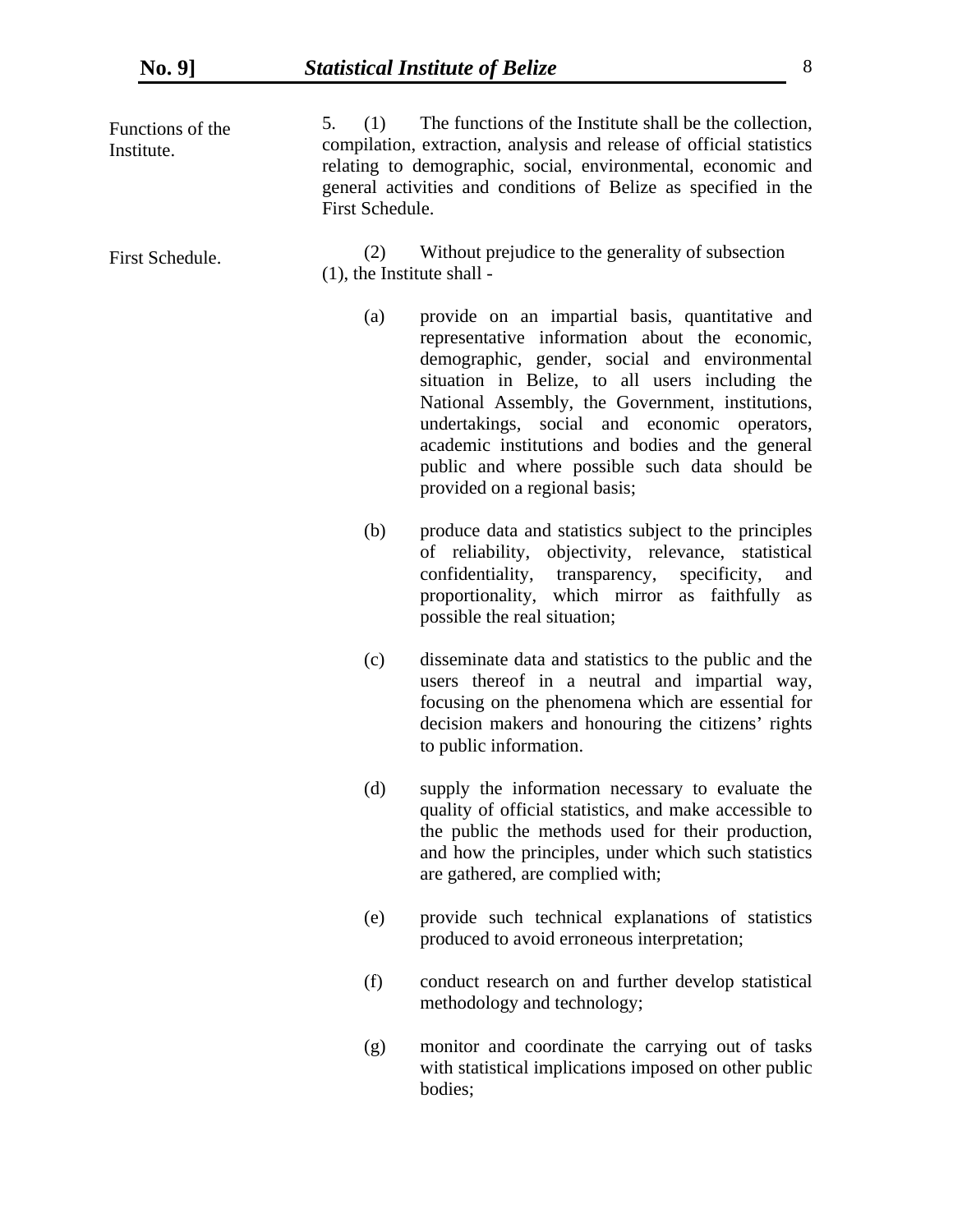|                             | (h)                          | coordinate the production of official statistics'<br>systems, including the necessary methodologies,<br>to ensuring<br>view<br>with<br>timelines<br>a<br>and<br>standardization of information, efficiency and to<br>meeting users' requirements, as well as to provide<br>appropriate classifications and conformity with<br>international requirements and standards; |
|-----------------------------|------------------------------|-------------------------------------------------------------------------------------------------------------------------------------------------------------------------------------------------------------------------------------------------------------------------------------------------------------------------------------------------------------------------|
|                             | (i)                          | collect the necessary information, compile the<br>results at appropriate levels and break-downs, and<br>disseminate them to users.                                                                                                                                                                                                                                      |
|                             | (j)                          | Conduct censuses in accordance with the Census<br>Act;                                                                                                                                                                                                                                                                                                                  |
|                             | (k)                          | Be the only authorized Institute which can approve<br>the official status of any data or other statistical<br>information published by any other public body;                                                                                                                                                                                                           |
|                             | $\left( \frac{1}{2} \right)$ | Have authority, for the purpose of discharging its<br>functions under paragraph (k), to approve the<br>processes of data collection, compilation and<br>analysis by any public body.                                                                                                                                                                                    |
| Sampling<br>First Schedule. | (1)<br>6.<br>appropriate.    | Statistics relating to all or any of the matters set out<br>in the First Schedule may be collected by sampling, in place of a<br>full enumeration, where the use of that method is considered                                                                                                                                                                           |
|                             | (2)                          | Sampling may also be used to test a questionnaire<br>and a statistical procedure before finalization.                                                                                                                                                                                                                                                                   |

# **PART III ADMINISTRATION**

| Board of Directors. | (1)              |  | The Institute shall have a Board of Directors, which                  |
|---------------------|------------------|--|-----------------------------------------------------------------------|
|                     |                  |  | shall be the principal policy making instrument of the Institute, and |
|                     | shall consist of |  |                                                                       |

(a) the Chief Executive Officer, Ministry responsible for Health or his representative;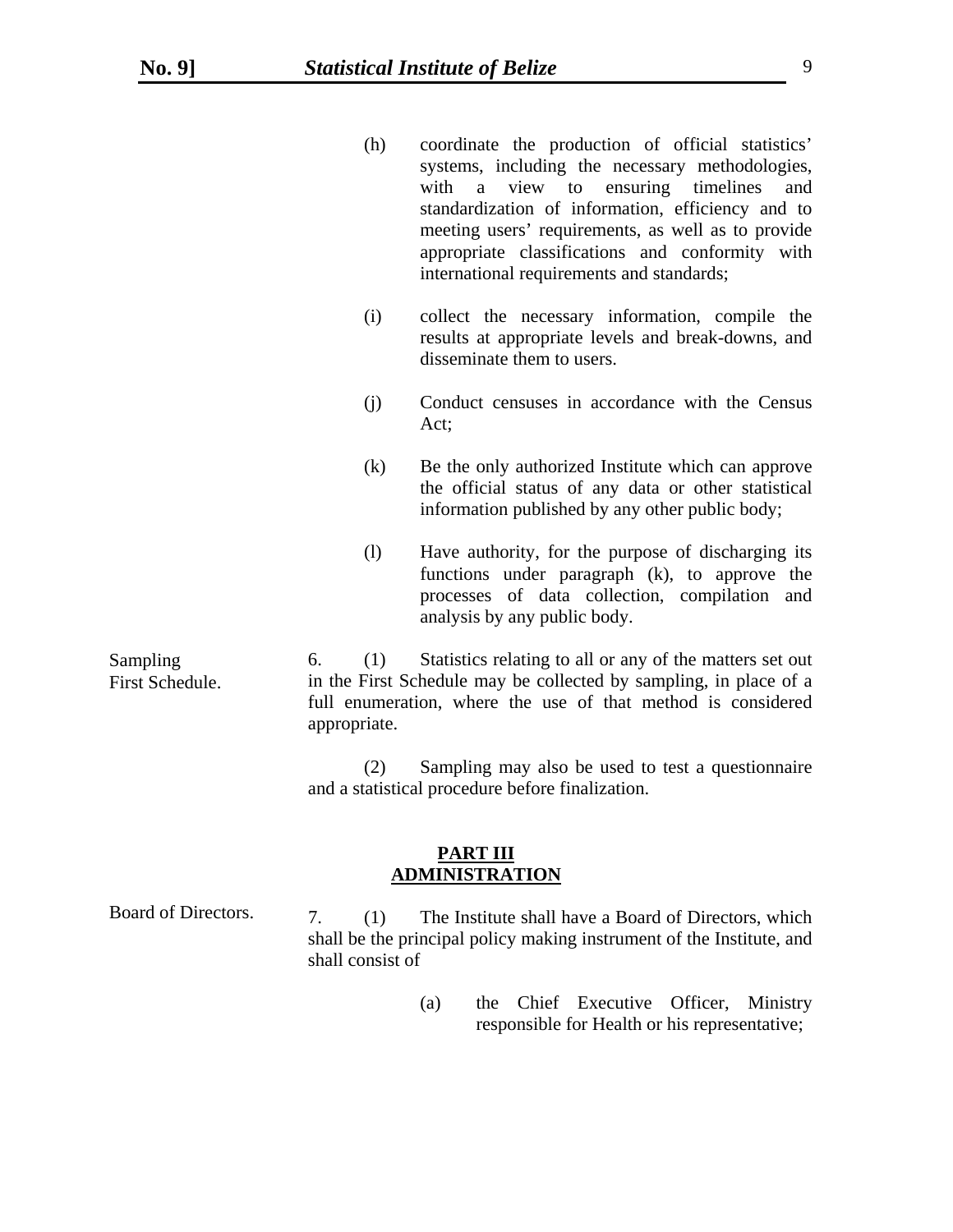- (b) the Chief Executive Officer, Ministry responsible for Education or his representative;
- (c) the Chief Executive Officer, Ministry responsible for Economic Development or his representative;
- (d) the Financial Secretary or his representative;
- (e) the Governor, Central Bank of Belize or his representative;
- (f) the President, National Trade Union Congress of Belize or his representative;
- (g) the President, Belize Chamber of Commerce and Industry or his representative;
- (h) the President, University of Belize or his representative;
- (i) the President, Belize Business Bureau or his representative;
- (j) a representative of civil society, appointed by the Minister; and
- (k) the Director-General, *ex officio*.

(2) The Board shall, at the first meeting of the Board, elect one of its number to be Chairperson and another member to be Deputy Chairperson.

 (3) The Deputy Chairperson shall, in the absence of the Chairperson, or where the Chairperson is for any reason unable to perform his functions, or where there is a vacancy in the Office of Chairperson, have all the powers and perform all the functions of the Chairperson.

(4) The members of the Board, other than the Director-General, shall be appointed by the Minister for a term of three years, but the members so appointed may be re-appointed on the expiration of their term of office.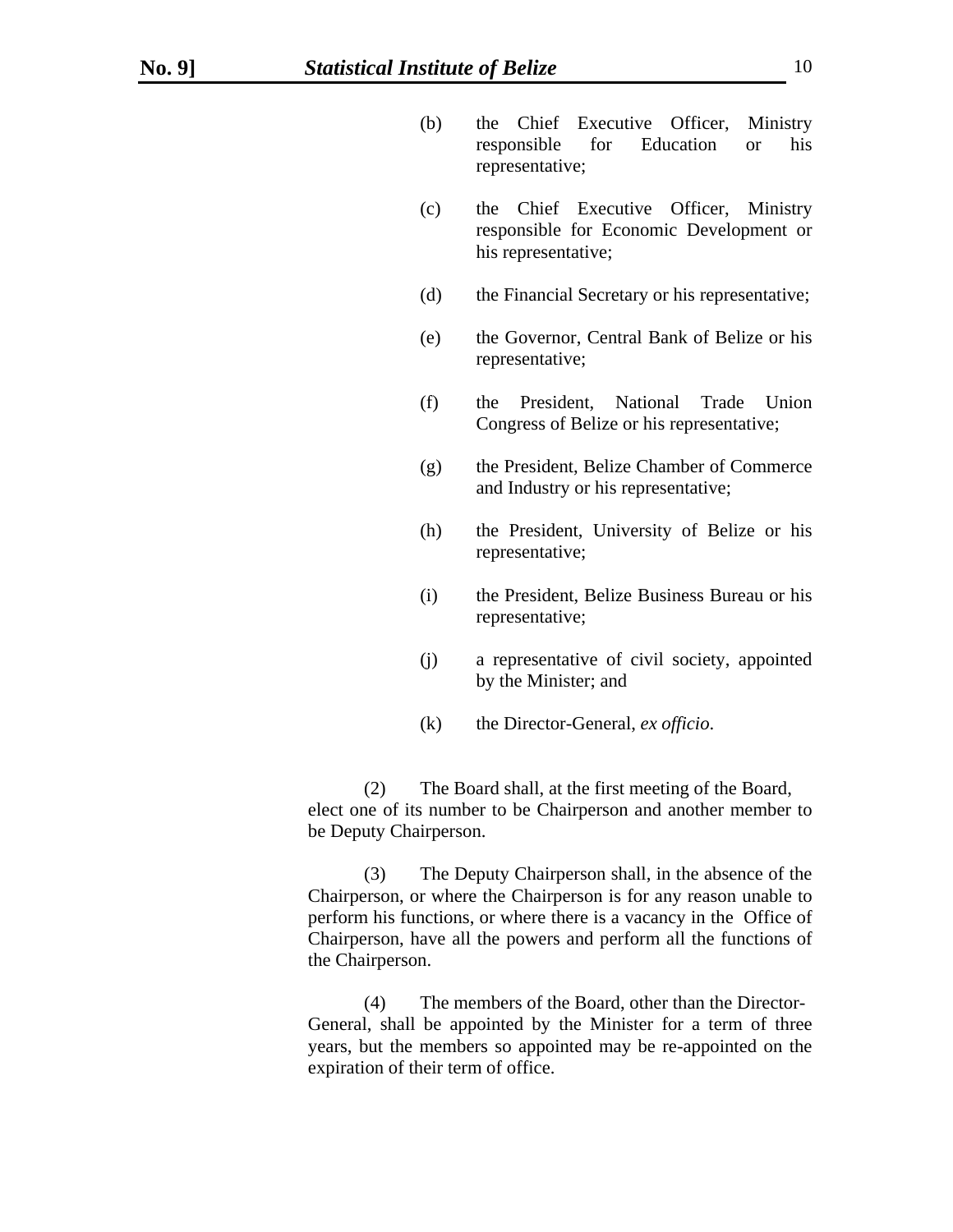|                                                   | The Board shall employ the services of an employee<br>(5)<br>of the Institute as secretary of the Board on such terms and<br>conditions and for such period as it shall deem appropriate.                                                                                                                                                                                                                                                                                                                                                                           |
|---------------------------------------------------|---------------------------------------------------------------------------------------------------------------------------------------------------------------------------------------------------------------------------------------------------------------------------------------------------------------------------------------------------------------------------------------------------------------------------------------------------------------------------------------------------------------------------------------------------------------------|
|                                                   | It shall be the duty of the secretary to make the<br>(6)<br>necessary preparations for the meetings of the Board, take minutes<br>of those meetings, and keep records of decisions and other policy<br>records of the Board.                                                                                                                                                                                                                                                                                                                                        |
|                                                   | The names of all the members of the Board, and any<br>(7)<br>change in such membership, shall be published in the Gazette.                                                                                                                                                                                                                                                                                                                                                                                                                                          |
|                                                   | (8)<br>The Chairperson and members of the Board, except<br>the Director-General, shall be paid such honoraria as the Minister<br>may determine.                                                                                                                                                                                                                                                                                                                                                                                                                     |
| Disqualifications to be a<br>member of the Board. | A person shall not be eligible to be appointed or to<br>8.<br>(1)<br>hold office as Chairperson or as a member of the Board if he –                                                                                                                                                                                                                                                                                                                                                                                                                                 |
|                                                   | (a) is a Minister, Minister of State, a member of the<br>National Assembly, a political standard bearer, or a<br>member of any local authority; or                                                                                                                                                                                                                                                                                                                                                                                                                  |
|                                                   | (b) is a Judge or a Magistrate; or                                                                                                                                                                                                                                                                                                                                                                                                                                                                                                                                  |
|                                                   | (c) is legally incapacitated; or                                                                                                                                                                                                                                                                                                                                                                                                                                                                                                                                    |
|                                                   | (d) has been declared bankrupt or has made a composition<br>or arrangement with his creditors; or                                                                                                                                                                                                                                                                                                                                                                                                                                                                   |
|                                                   | (e) has committed an offence involving fraud or other<br>dishonesty, or has contravened any law designed to<br>protect members of the public against financial loss due<br>to dishonesty, incompetence or malpractice by persons<br>involved in business activities or in carrying on a<br>profession, or has engaged in any business practice<br>appearing to the Minister to be deceitful or oppressive<br>or otherwise improper (whether unlawful or not) or<br>which otherwise reflects discredit on his method of<br>conducting business or his profession; or |
|                                                   | (f) has a financial or other interest in any enterprise or                                                                                                                                                                                                                                                                                                                                                                                                                                                                                                          |

activity which is likely to affect the discharge of his functions as a member of the Board: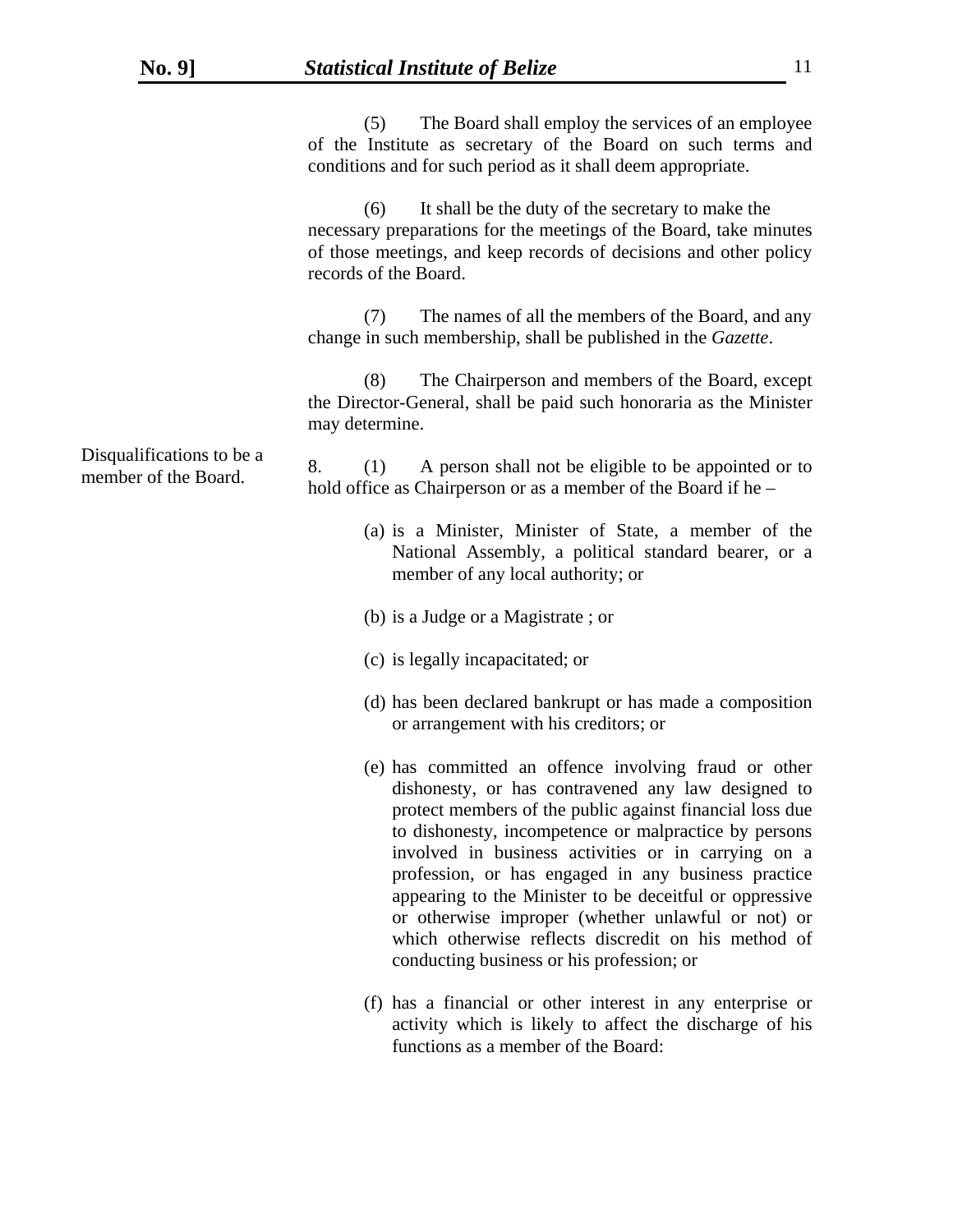Provided that the Minister may waive the disqualification of a person under this paragraph if such person declares the interest and such declaration and waiver are published in the *Gazette*; or

(g) is otherwise not a fit and proper person to hold that office.

(2) In determining whether a person is a fit and proper person under subsection (1) (g), the Minister shall have regard to that person's probity, to his competence and soundness of judgment for fulfilling the responsibilities of that office, to the diligence with which he is fulfilling or is likely to fulfill those responsibilities, and to whether the interests of any person are, or are likely to be in any way, threatened, by his holding that office.

(3) Any person whom the Minister has appointed or proposes to appoint as a member of the Board shall, whenever requested by the Minister to do so, furnish to him such information as the Minister considers necessary for the performance of the Minister's duties under subsection (1) or subsection (2).

(4) A member of the Board of Directors, other than the Director-General may be, removed from office by the Minister on the written recommendation of the Board, on the ground of inability to perform the functions of his office, whether due to infirmity of mind or of body, or to any other cause, or for misbehaviour; and for the purposes of this subsection absence from three consecutive meetings of the Board may be deemed to amount to misbehaviour.

(5) Any member of the Board, other than the Director- General, may resign from office by letter addressed to the Minister.

(6) If a member resigns or if the office of a member of the Board is otherwise vacant or if a member is for any reason unable to perform the functions of his office, the Minister may appoint another suitably qualified person to be a temporary member of the Board; and any person so appointed shall cease to be such a member when a person has been appointed to fill the vacancy or, as the case may be, when the member who was unable to perform the functions of his office resumes those functions.

Declaration of interest by members of the Board.

 9. Any member of the Board who has any direct or indirect interest in any contract made or proposed to be made by the Board, not being an interest which disqualifies such member from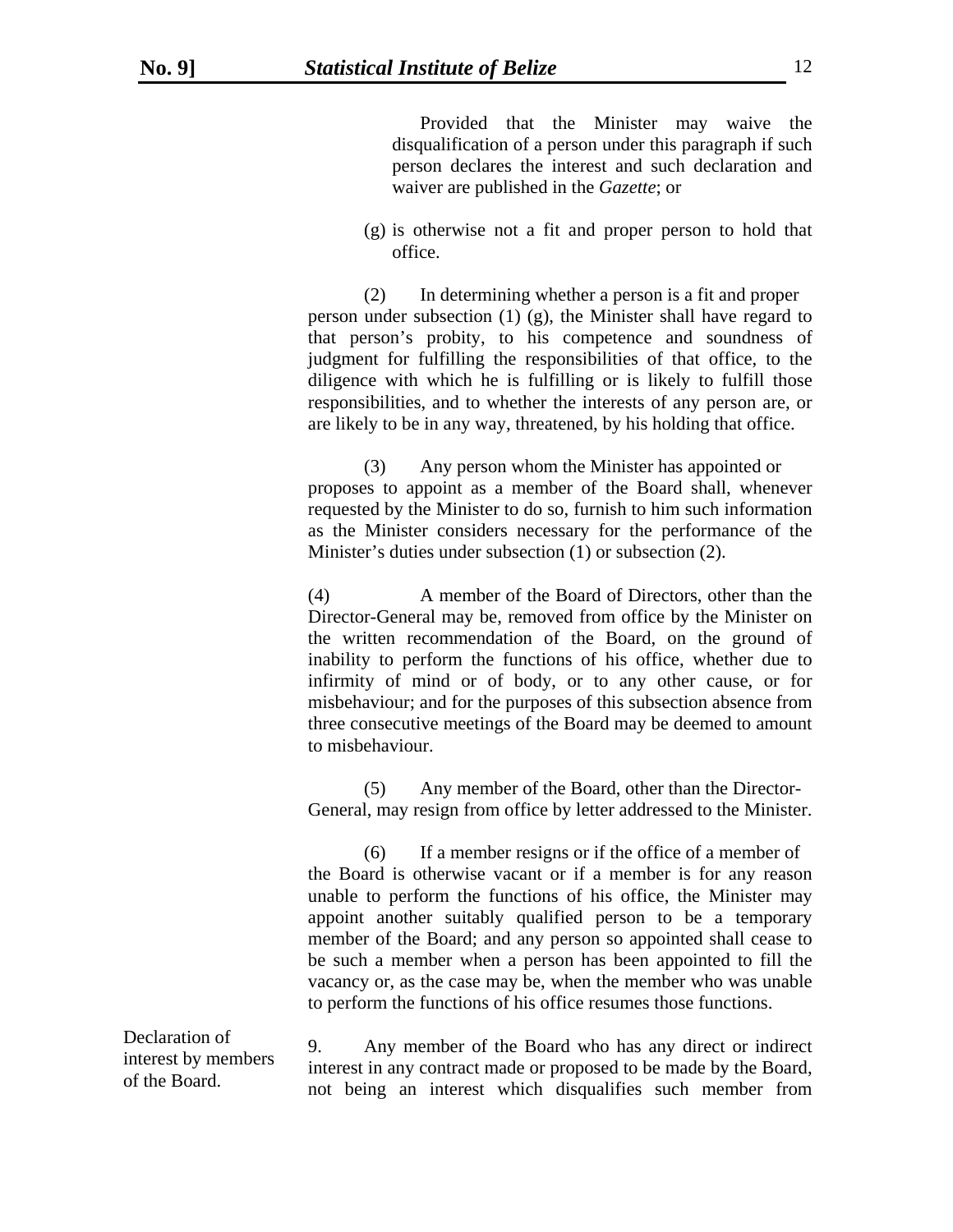|                           | remaining a member, shall, not later than the first meeting held<br>after the relevant circumstances have come to his knowledge,<br>disclose the nature of his interest, and the member having an<br>interest as aforesaid shall withdraw from any meetings at which<br>such contract is discussed. Any such disclosure shall be<br>communicated to the Minister without delay. Where the interest of<br>the member is such as to disqualify him from remaining a member,<br>he shall report the fact immediately to the Minister and tender his<br>resignation. |
|---------------------------|------------------------------------------------------------------------------------------------------------------------------------------------------------------------------------------------------------------------------------------------------------------------------------------------------------------------------------------------------------------------------------------------------------------------------------------------------------------------------------------------------------------------------------------------------------------|
| Meetings of the<br>Board. | 10.<br>(1)<br>Subject to any other provisions of this Act, the<br>Board may regulate its own procedure.                                                                                                                                                                                                                                                                                                                                                                                                                                                          |
|                           | (2)<br>The Board shall meet at least once every three<br>months, at such place and time as the Board may determine.                                                                                                                                                                                                                                                                                                                                                                                                                                              |
|                           | The Board may exercise its functions<br>(3)<br>notwithstanding any vacancy in its membership, as long as such<br>vacancies do not exceed three in number.                                                                                                                                                                                                                                                                                                                                                                                                        |
|                           | Meetings of the Board shall be convened by the<br>(4)<br>Chairperson or, in his absence, by the Deputy Chairperson, either<br>on his own initiative or at the written request of any three of the<br>other members of the Board.                                                                                                                                                                                                                                                                                                                                 |
|                           | Decisions of the Board shall be taken by a simple<br>(5)<br>majority of votes of the members present and voting, and, in the<br>event of an equality of votes, the Chairperson or other person<br>presiding at that meeting shall have a second or casting vote.                                                                                                                                                                                                                                                                                                 |
|                           | A quorum for any meeting of the Board shall be<br>(6)<br>six Directors, of whom one shall be the Director-General.                                                                                                                                                                                                                                                                                                                                                                                                                                               |
|                           | Subject to the provisions of this section, no act or<br>(7)<br>proceeding of the Board shall be held invalid merely by reason of<br>any vacancy among its members.                                                                                                                                                                                                                                                                                                                                                                                               |
| Functions of the Board.   | The Board shall perform the following functions -<br>11.<br>(1)                                                                                                                                                                                                                                                                                                                                                                                                                                                                                                  |
|                           | examine and submit, for the approval of the<br>(a)<br>Minister, the business plan and financial estimates<br>drawn up by the Director-General for the<br>administration of the Institute;                                                                                                                                                                                                                                                                                                                                                                        |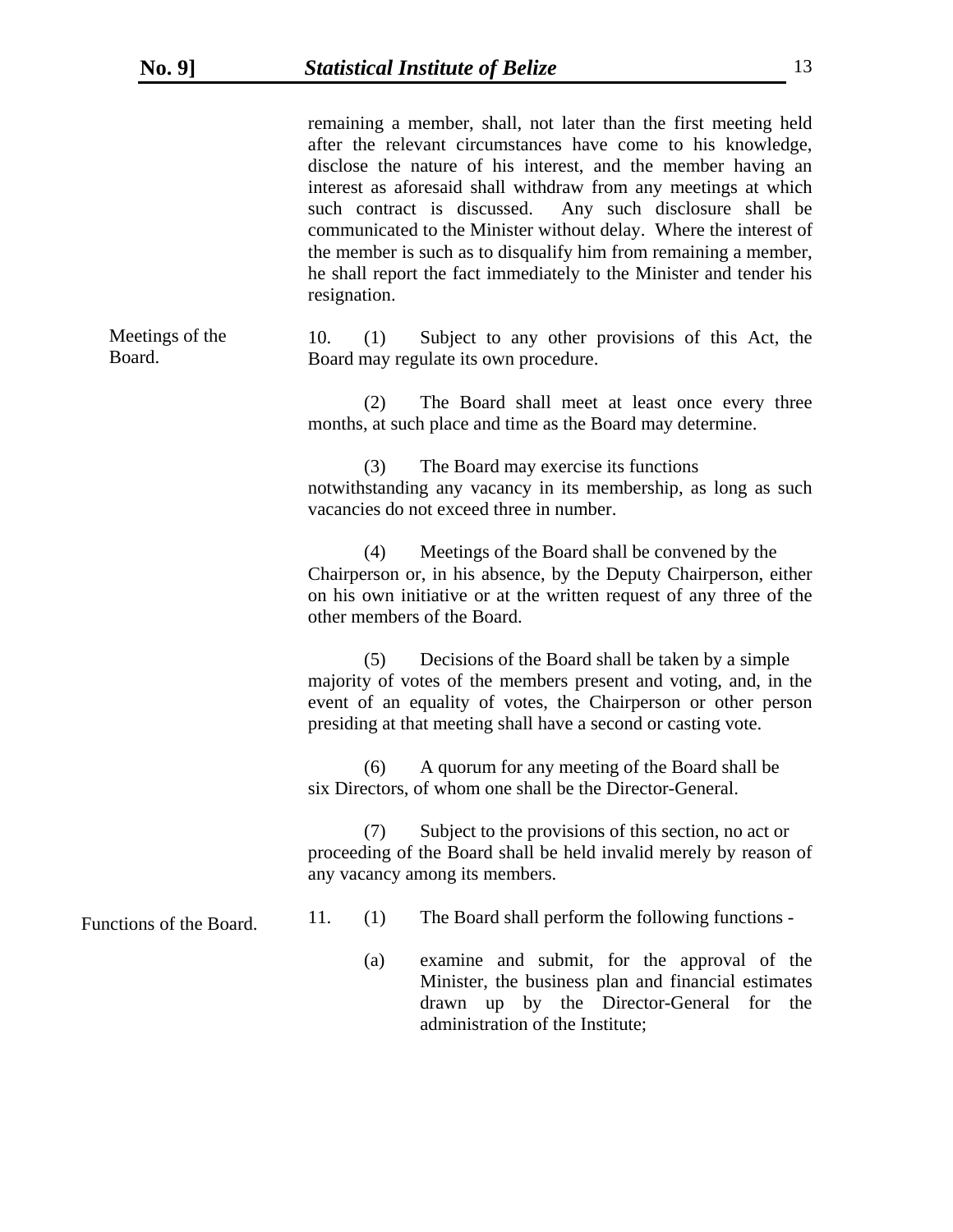- (b) regulate and generally supervise the production of official statistics in accordance with international requirements and standards;
- (c) discuss and advise on statistical matters, including methodologies, relating to the collection, compilation and dissemination of statistics;
- (d) establish priorities in responding to the demand for official statistics;
- (e) liaise between the Institute and other public bodies concerning the supply of data and the coordination of activities with statistical implications;
- (f) coordinate, subject to the final decision of the Minister, on the resolution of any conflicts which may arise between the Institute and other public authorities relating to the extraction of statistics from records or the co-ordination of statistical activities;
- (g) publish the business plan after its approval by the Minister;
- (h) disseminate the knowledge of official statistics;
- (i) Consider and comment, where necessary, on the yearly report submitted by the Director-General on the work of the Institute as required by section 17  $(4)$  (g).

(2) For the better performance of its functions, the Institute may execute contracts and establish forms of collaboration and understandings with other local and foreign statutory bodies, government departments, international organizations, and other entities which exercise regulatory, supervisory or licensing powers, under any law, in Belize or abroad, in gathering, collecting, analyzing or disseminating statistics, which could be directly or indirectly beneficial to the Institute.

(3) The members of the Board, other than the Director-General, shall not have access to confidential information pertaining to any individual person, household or undertaking.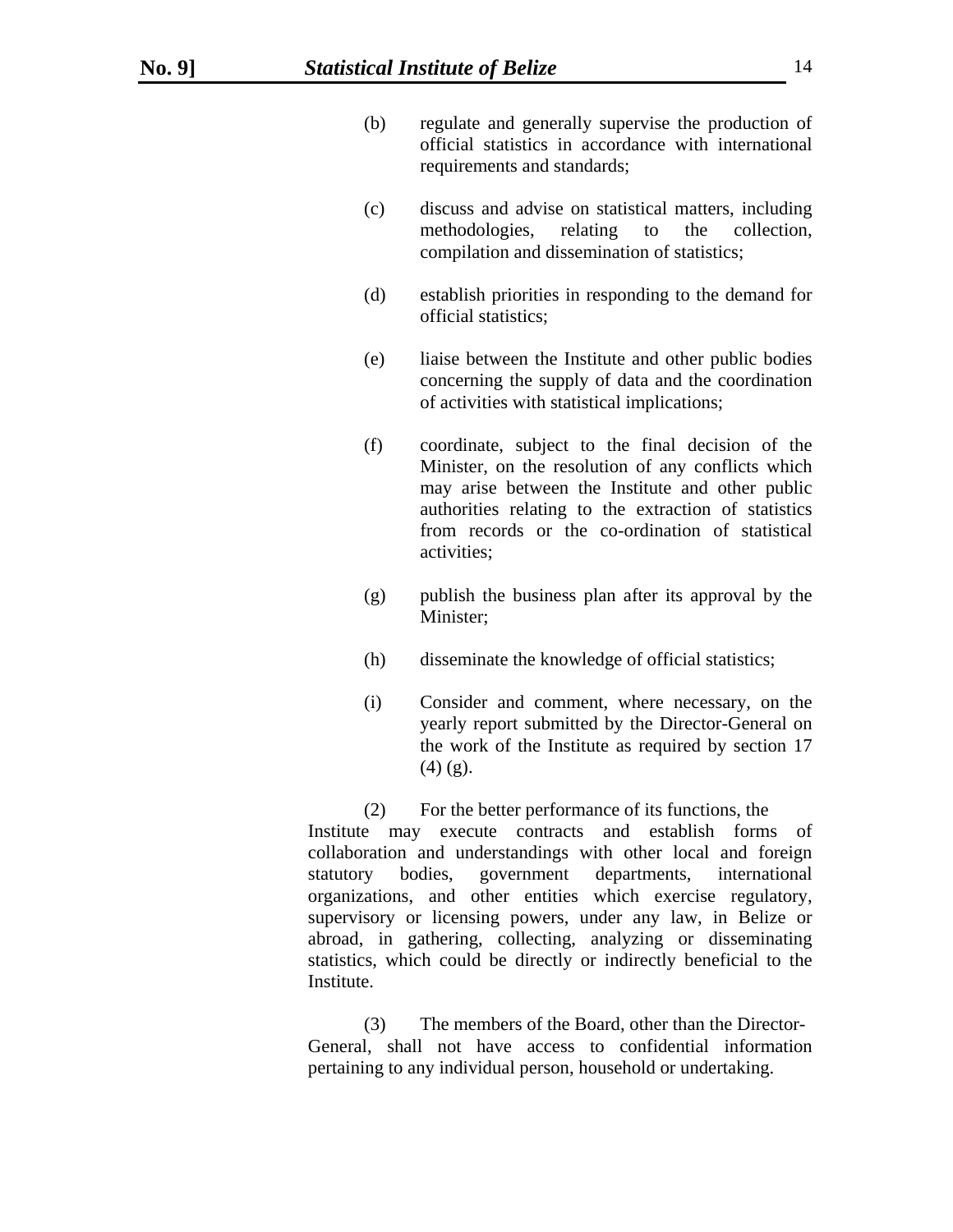|                          | Nothing in subsection (1) shall be construed as<br>(4)<br>enabling the Board to exercise any power or function already<br>assigned to the Director-General under this Act.                                                                                                                                                                                            |
|--------------------------|-----------------------------------------------------------------------------------------------------------------------------------------------------------------------------------------------------------------------------------------------------------------------------------------------------------------------------------------------------------------------|
|                          | The Board and employees of the Institute shall not<br>(5)<br>take instructions from the Government or any other authority,<br>political parties, or any other interest groups, in the selection of<br>data sources, statistical methods and procedures, in the contents,<br>form and time of dissemination, and in the application of statistical<br>confidentiality. |
| Powers of<br>Institute.  | 12.<br>The Institute shall have all the powers that are<br>(1)<br>reasonably necessary or expedient to enable it to carry out its<br>functions under this Act.                                                                                                                                                                                                        |
|                          | In particular, but with limiting the generality of its<br>(2)<br>powers under subsection (1) above, the Institute may do all or any<br>of the following things:                                                                                                                                                                                                       |
|                          | (a) acquire by purchase, lease, exchange, bailment, gift, or<br>otherwise any interest in land or any other form of<br>property;                                                                                                                                                                                                                                      |
|                          | (b) engage any person or body to undertake the<br>management, alteration, development, improvement,<br>repair or maintenance of any of its property;                                                                                                                                                                                                                  |
|                          | (c) enter into agreements with any government agency or<br>private sector organisation in order to carry out its<br>functions;                                                                                                                                                                                                                                        |
|                          | (d) enter into technical cooperation agreements with other<br>regional or international organizations with similar<br>objectives;                                                                                                                                                                                                                                     |
|                          | recommendations<br>other<br>(e) publish<br>reports,<br>and<br>information relating to any functions of the Institute or<br>the national statistical system;                                                                                                                                                                                                           |
|                          | (f) appoint officers and other persons to carry out its duties<br>under this Act.                                                                                                                                                                                                                                                                                     |
| Policy directives of the | 13.<br>The Minister may, in relation to matters that appear<br>(1)                                                                                                                                                                                                                                                                                                    |

Policy directives of the Minister.

to him to affect the public interest, from time to time give to the Board directions in writing of a general character, not inconsistent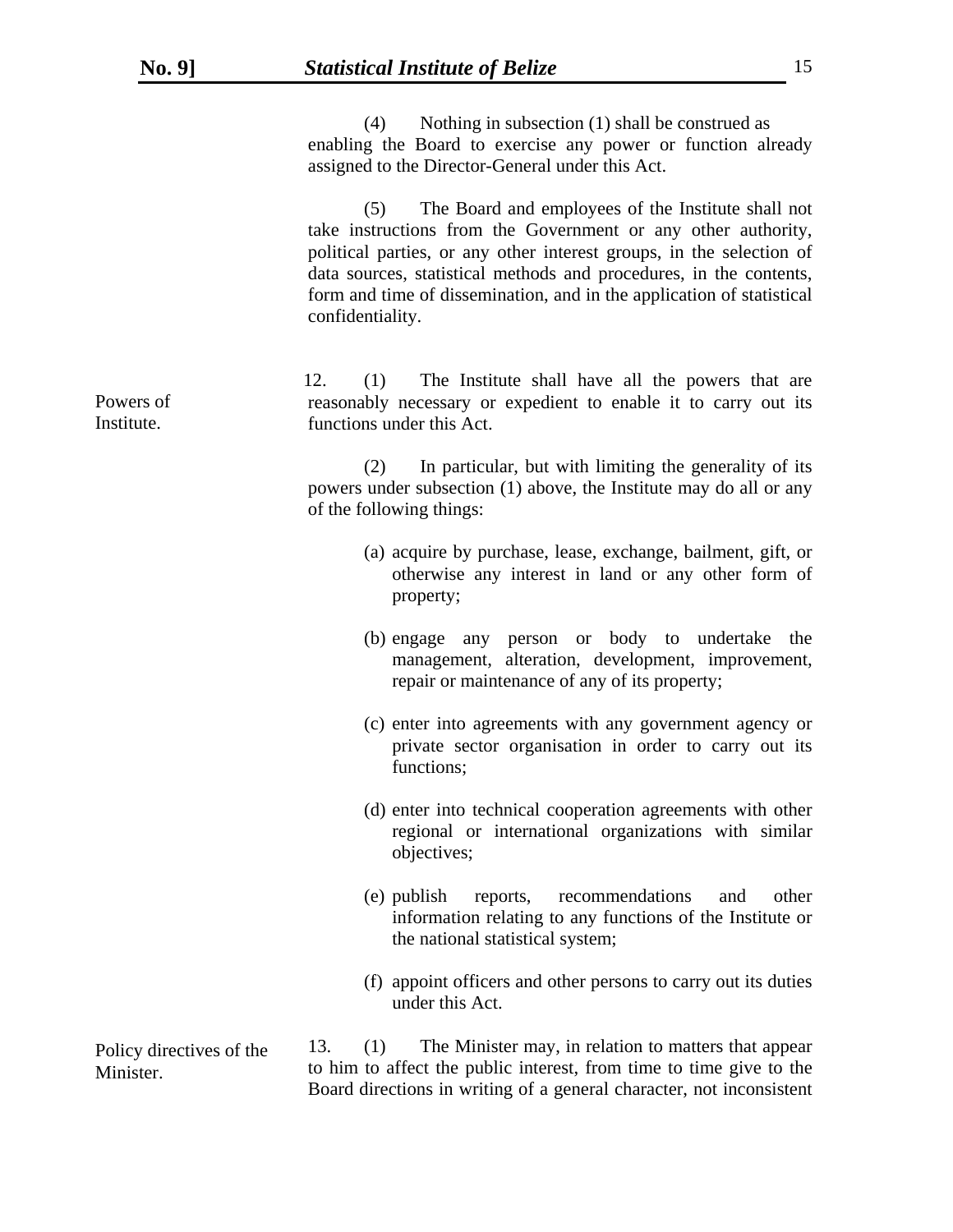with the provisions of this Act, on the policy to be followed in the carrying out of the functions vested in the Institute, by or under this Act, and the Board shall, as soon as may be, give effect to all such directions.

(2) The Institute shall afford to the Minister, through the Board, facilities for obtaining information with respect to its property and activities and furnish him with returns, accounts and other information with respect thereto, and afford to him facilities for the verification of information furnished, in such manner and at such times as he may reasonably require.

(3) If the Board fails to comply with any directions issued under this section, the Prime Minister may make an Order published in the *Gazette* transferring to the Minister in whole or in part any of the functions of the Board.

 14. (1) In order to effectively carry out its functions and discharge its duties, it shall be lawful for the Board to establish or appoint advisory committees made up of qualified persons charged with the duty of analyzing, evaluating, investigating, commenting and reporting their findings to the Board on any area or areas referred to them by the Board. Appointment of advisory committees.

> (2) In appointing or establishing an advisory committee under subsection (1), the Board shall -

- (a) appoint a member of the Board, or some other suitably qualified person, to be the Chairperson of the advisory committee;
- (b) clearly state in writing that the meetings of the advisory committee shall be governed by rules made by the Board for that purpose;
- (c) clearly state in writing that the advisory committee shall report its proceedings and findings to the Board, and that the decisions of the advisory committee shall be subject to the approval of the Board; and.
- (d) Clearly state in writing the duration of the advisory committee and its terms of reference.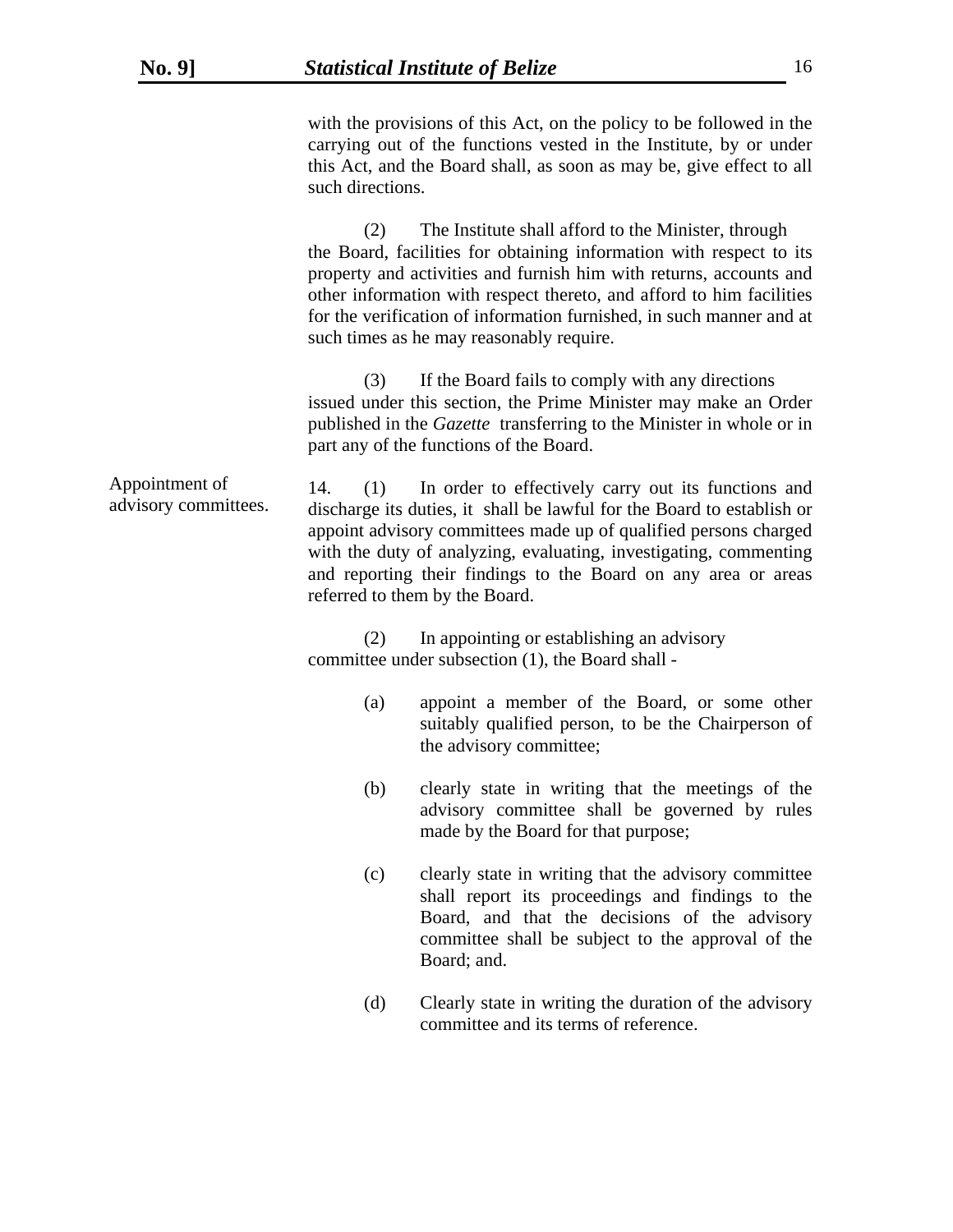Validity of acts and proceedings of the Board.

Protection for action taken under this Act.  15. All acts and proceedings of the Board shall be valid notwithstanding any vacancy in the membership of the Board or any defect in the appointment of any member thereof.

- 16. No civil or criminal proceedings shall lie
	- (a) against the Board for any act which in good faith is done or purported to be done by the Board under this Act; or
	- (b) against the Chairperson of the Board or an advisory committee, or against any member, officer or employee thereof, for any act which in good faith is done or purported to be done by the Chairperson, member, officer or employee under this Act or on the direction of the Board.

### **PART IV OFFICERS AND EMPLOYEES OF THE INSTITUTE**

 17. (1) The Institute shall be headed by a Director-General, appointed by the Governor-General on the advice of the Prime Minister given after consultation with the Leader of the Opposition. Director-General.

> (2) The Director-General shall be responsible for the day-to-day administration of the operations and affairs of the Institute in accordance with general policy guidelines which may be issued by the Board from time to time.

> (3) The Director-General shall be appointed for a period of five years and, at the expiration of his term of office, shall be eligible for re-appointment for a further like period.

> (4) Subject to subsection (2), the Director-General shall perform his functions and discharge his duties independent of the control of any person or authority, and in so doing shall -

- (a) maintain the integrity and validity of official statistics and public confidence in them;
- (b) decide, on the basis of professional and ethical considerations, the scope and purpose of the statistics provided for in the business plan, and on the methods and procedures for the collection,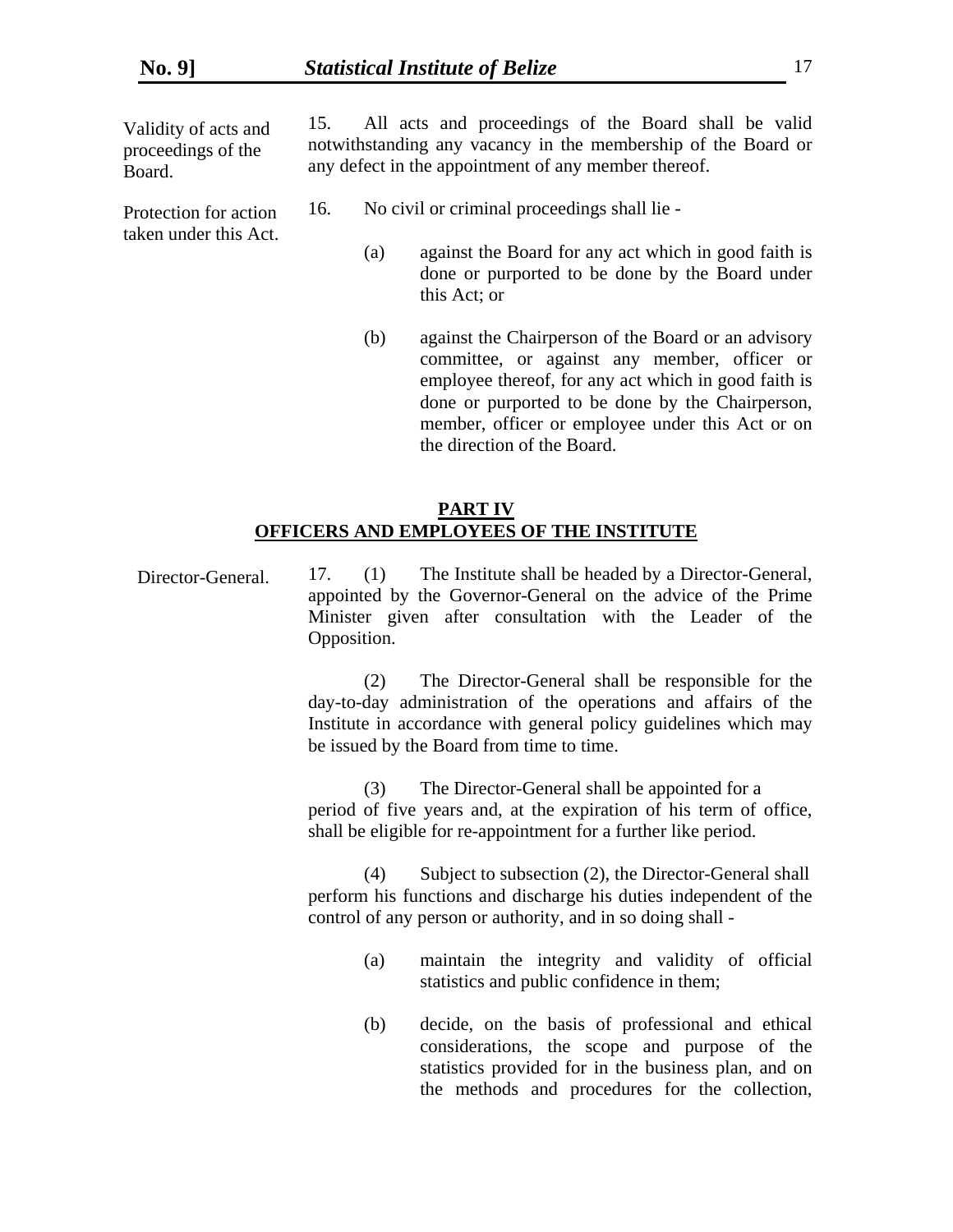compilation, storage, presentation and publication of data;

- (c) be responsible for the observance of the provisions of this Act relating to confidentiality;
- (d) ensure that the Institute is equipped with the necessary information technology facilities for the efficient processing of statistical information;
- (e) draw up draft business plans in accordance with commercial norms and procedures;
- (f) represent the Institute at international conferences and in any dealings with international organizations or agencies;
- (g) submit an annual report on the work of the Institute to the Board, for approval;
- (h) develop the necessary strategies for the implementation of the objectives of the Board;
- (i) advise the Board on any matter it may refer to him or on any matter which he considers necessary or expedient; and
- (j) carry out such other duties as the Board may assign to him from time to time.

(5) The Director-General may resign his office by writing under his hand addressed to the Governor-General.

(6) The Director-General shall not be a public officer.

 18. (1) The Board shall appoint a suitably qualified person to be the Deputy Director-General of the Institute, subject to such terms and conditions as the Board may approve from time to time. Deputy Director-General.

> (2) The Deputy Director-General shall be subject to the direction and control of the Director-General, and shall perform such functions and discharge such duties as may be assigned to him by the Director-General from time to time.

> > (3) On the occurrence from any cause of a vacancy in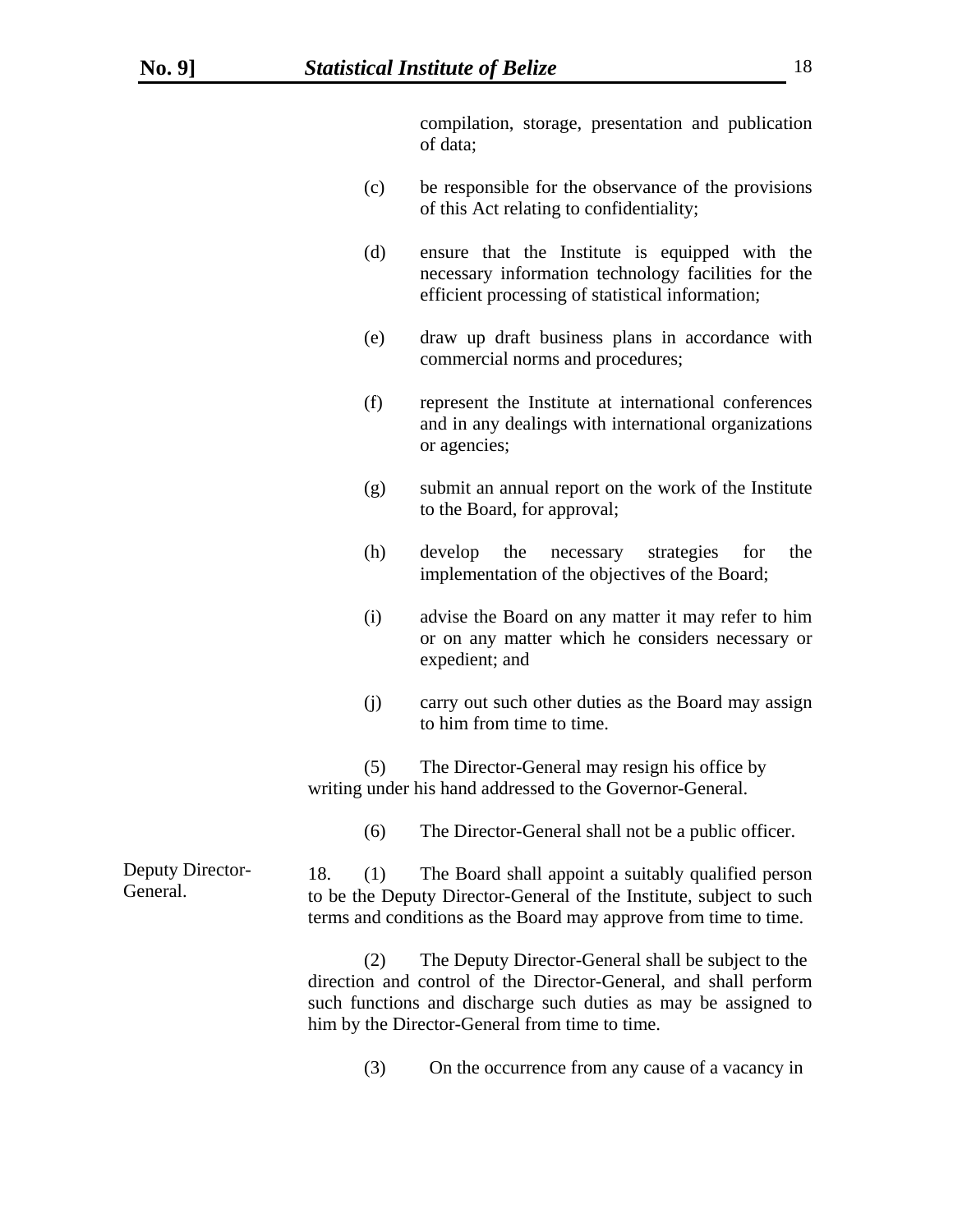| the office of Director-General, whether by reason of death,        |
|--------------------------------------------------------------------|
| resignation, or otherwise, and in the case of absence from duty of |
| the Director-General, from whatever cause arising, and so long as  |
| any such vacancy or absence continues, the Deputy Director-        |
| General shall have and may exercise all the functions, duties, and |
| powers of the Director-General.                                    |

(4) The fact that the Deputy Director-General exercises any function, duty, or power of the Director-General shall be conclusive evidence of the authority of the Deputy Director-General to do so.

 19. (1) The Director-General shall, subject to the provisions of this Act and any policy guidelines which may be made from time to time by the Board, appoint such officers and employees of the Institute as may be necessary. Appointment of other employees of the Institute.

> (2) Without prejudice to the generality of subsection (1), the Director-General may, in writing, appoint persons for a specified period of time to perform statistical work of any nature which may necessitate access to data collected under the provisions of this Act.

(3) A person appointed pursuant to subsection (2) shall discharge any duties and perform any functions assigned to him from time to time by the Director-General or specified in his letter of appointment.

 20. Every person appointed by the Institute shall, before assuming the duties of his office, subscribe to the oath of secrecy set out in the Second Schedule to this Act. Oath of secrecy. Second Schedule.

 21. (1) Every officer or employee of the Institute who, under this Act, is required or entitled to - Certificate of appointment.

- (a) demand the completion and return of any document or the provision of any information by any person or undertaking, whether orally or in writing; or
- (b) copy, inspect or take extracts from, or collect or receive, any document relating to any person or undertaking; or
- (c) enter any premises,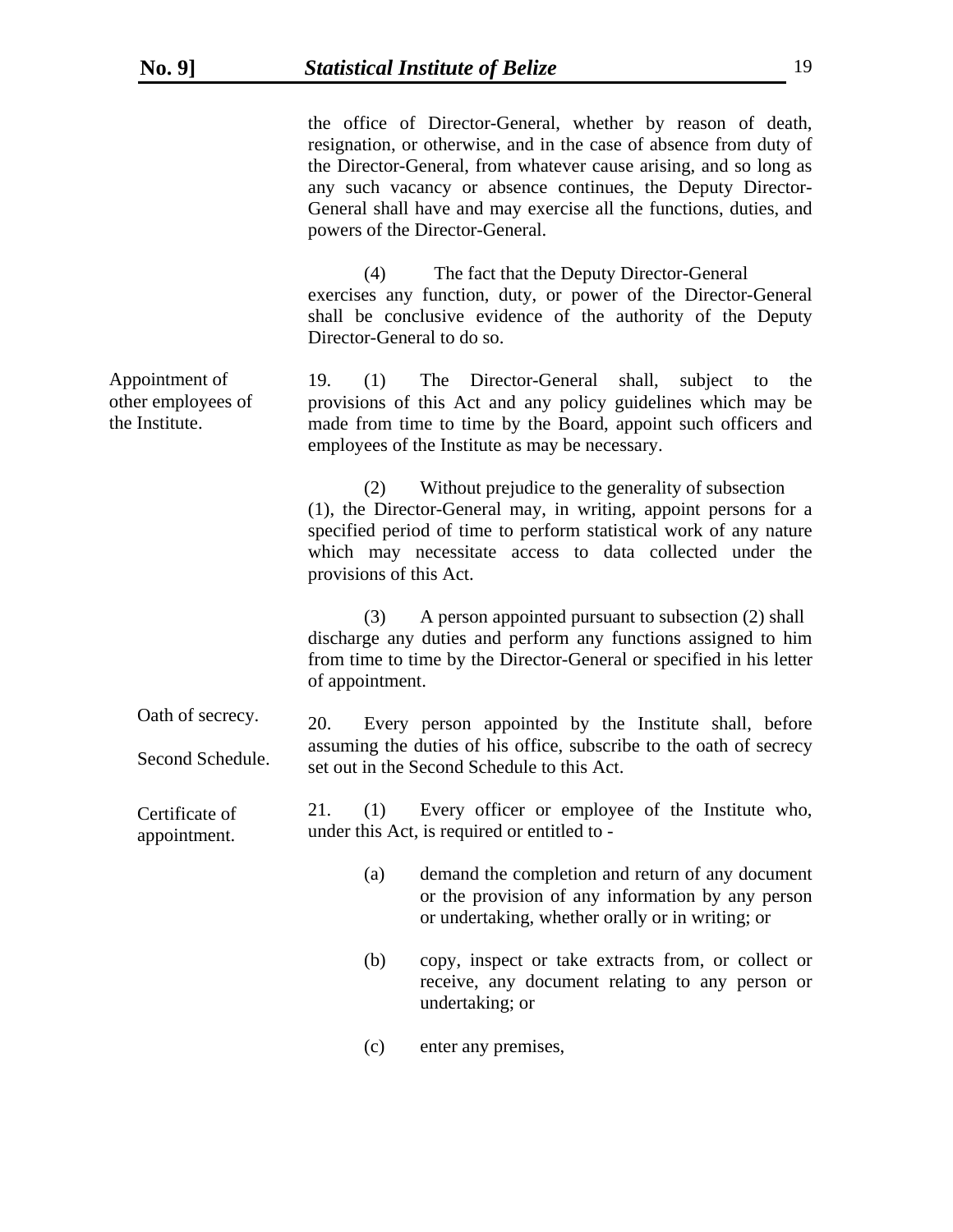CAP. 30.

shall be provided with a certificate of appointment signed, stamped and printed by the Director-General.

 (2) Every officer or employee of the Institute referred to in subsection (1) shall be required to carry his certificate of appointment at all times when performing the functions provided in that subsection, and to produce it when requested to do so by any person.

| Declaration of<br>pensionable posts. | (1) The post of Director-General, Deputy Director-<br>22.<br>General, and the posts of other officers and employees appointed                                                                                                                                                                                                                                             |
|--------------------------------------|---------------------------------------------------------------------------------------------------------------------------------------------------------------------------------------------------------------------------------------------------------------------------------------------------------------------------------------------------------------------------|
|                                      | pursuant to section 19 above who are on the administrative,                                                                                                                                                                                                                                                                                                               |
| CAP. 30<br>S.I. 145 of 1992          | technical, professional, clerical and secretarial staff shall be<br>pensionable under the Pensions Act, notwithstanding anything to<br>the contrary in that Act or any other enactment. Persons holding<br>ancillary posts of the semi-skilled or unskilled category shall be<br>entitled to retirement benefits under the Government (Open Vote)<br>Workers Regulations. |
|                                      |                                                                                                                                                                                                                                                                                                                                                                           |

(2) Where an officer in the public service is transferred to an office under the Institute and he retires or resigns on pension from, or dies while in the service of, the Institute, his service in the public service shall rank as qualifying service or pensionable service, as the case may be, for purposes of determining eligibility for a gratuity or pension under the Pensions Act.

 (3) Notwithstanding any contrary provision in the Pensions Act or any other enactment amending or replacing that Act, where a person employed in a pensionable office by the Institute is transferred to a pensionable post in the public service, his service under the Institute shall rank as qualifying service or pensionable service, as the case may be, for purposes of determining his eligibility for a gratuity or pension under the Pensions Act. CAP. 30. CAP. 30.

> (4) When making payment for a pension or gratuity in respect of officers referred to in subsection (2) and (3) above, the Government shall pay the whole pension or gratuity, but the Institute shall contribute to the Government for the portion representing the number of years of pensionable service rendered by the officer in the employment of the Institute.

 23. (1) Subject to the provisions of this Act, the Board may make Regulations determining generally the conditions of service of employees of the Institute, and in particular, may make regulations relating to - Regulations relating to staff.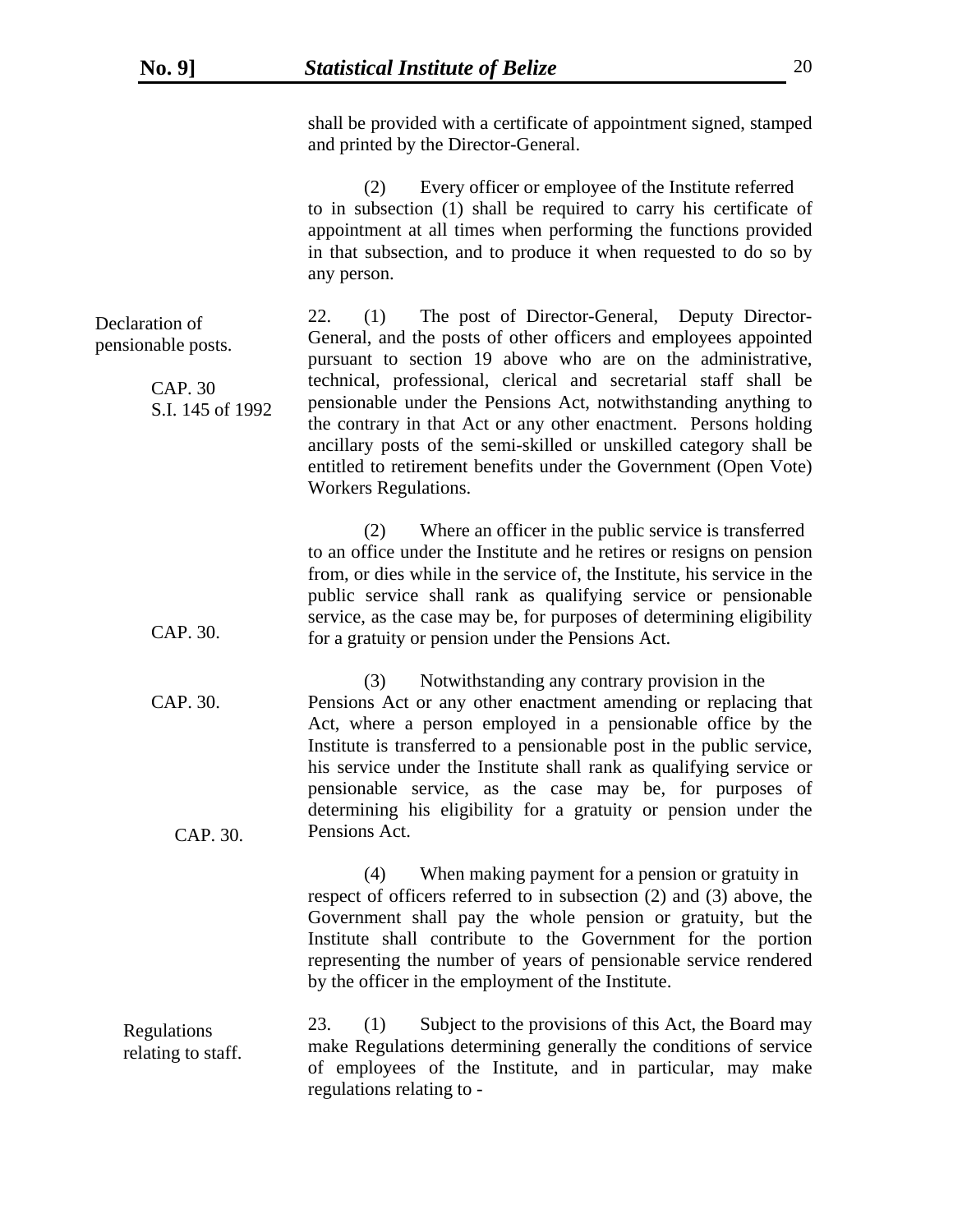|                                | (a)                              | the appointment, dismissal, discipline, hours of<br>work, pay and leave of such employees;                                                                                                                                                                                                                                                                                                |
|--------------------------------|----------------------------------|-------------------------------------------------------------------------------------------------------------------------------------------------------------------------------------------------------------------------------------------------------------------------------------------------------------------------------------------------------------------------------------------|
|                                | (b)                              | appeals by employees against dismissal or other<br>disciplinary measures;                                                                                                                                                                                                                                                                                                                 |
|                                | (c)                              | the grant of pensions, gratuities, salaries or benefits<br>to the employees and their dependents; and                                                                                                                                                                                                                                                                                     |
|                                | (d)                              | establishment<br>and<br>maintenance<br>the<br>of<br>superannuation funds and provident funds and the<br>contributions payable thereto and the benefits<br>received therefrom.                                                                                                                                                                                                             |
|                                | (2)<br>General.                  | Regulations made under subsection (1) shall<br>not apply to the Director-General and the Deputy Director-                                                                                                                                                                                                                                                                                 |
| Training of<br>employees.      | 24.                              | The Institute may, for the purpose of advancement of the<br>skills of its employees, provide such assistance and facilities as<br>may be necessary for training, education and research.                                                                                                                                                                                                  |
| Right to form trade<br>unions. | 25.                              | The Institute shall recognize the right of its employees to<br>form or belong to trade unions for the protection of their interests.                                                                                                                                                                                                                                                      |
|                                |                                  | <b>PART V</b><br><b>FINANCIAL PROVISIONS</b>                                                                                                                                                                                                                                                                                                                                              |
| Transfer of<br>property.       | 26.                              | The Minister responsible for Finance may, by Order<br>published in the <i>Gazette</i> , transfer to the Institute any property<br>belonging to the Government which appears to him to be necessary<br>or useful to the Institute for carrying out its functions under this<br>Act, and such property shall vest in the Institute by virtue of the<br>Order and without further assurance. |
| Loans by<br>Government.        | 27.<br>shall determine.          | The Government may lend the Institute such sums as the<br>Minister responsible for Finance certifies are required to enable the<br>Institute to commence or continue its functions, to be repaid by the<br>Institute at such times and by such methods as the said Minister                                                                                                               |
| Powers to borrow<br>money.     | 28.<br>functions under this Act. | The Institute may, with the consent of the Minister<br>responsible for Finance, borrow money either within Belize or<br>elsewhere for the purposes of carrying out its duties, powers and                                                                                                                                                                                                 |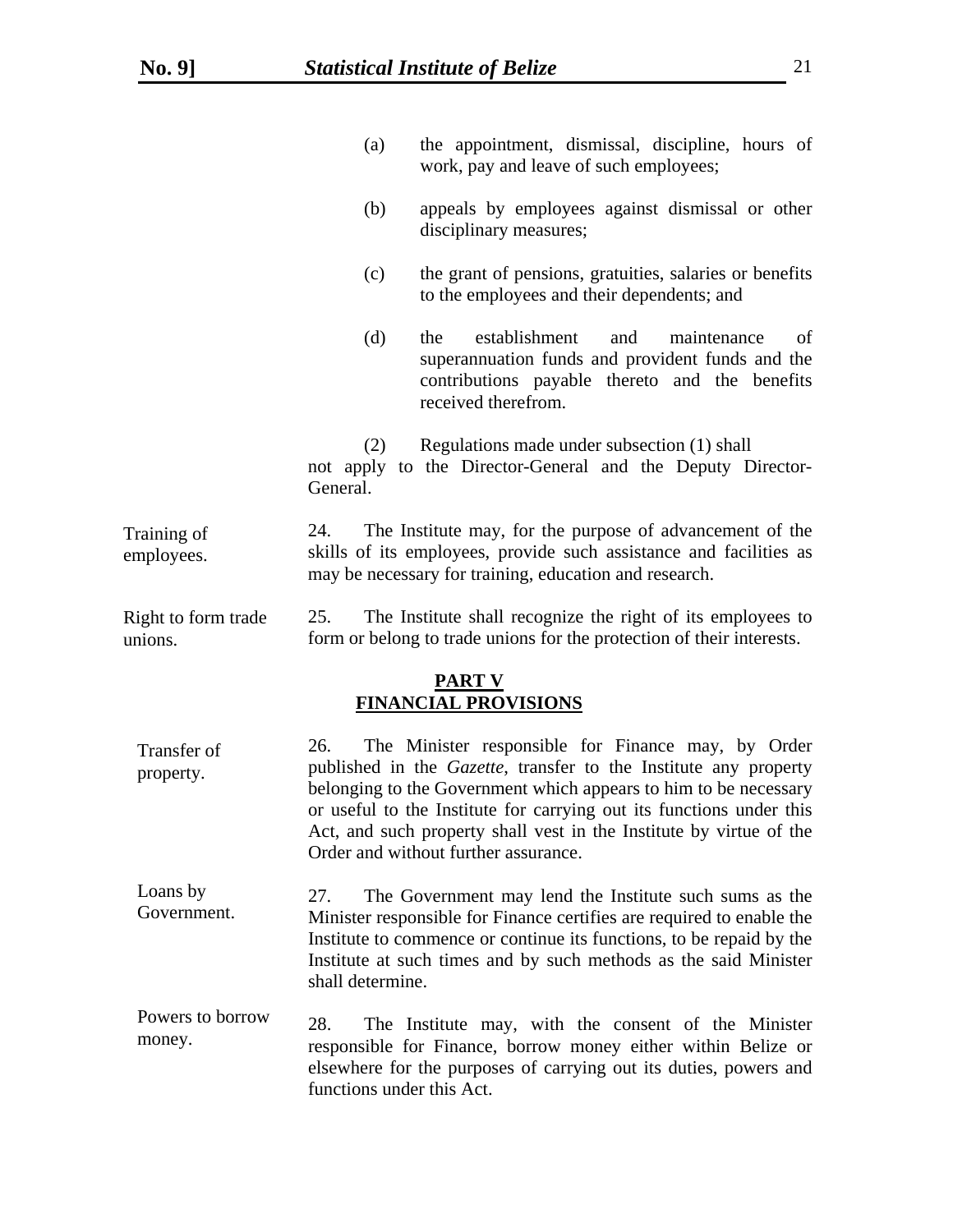| Funds and<br>resources. | 29.<br>following:-                                                                                                                                                                                                                                                                                                                                                            | The funds and resources of the Institute shall consist of the                                                                                                                                                                                                                                                                                       |  |  |
|-------------------------|-------------------------------------------------------------------------------------------------------------------------------------------------------------------------------------------------------------------------------------------------------------------------------------------------------------------------------------------------------------------------------|-----------------------------------------------------------------------------------------------------------------------------------------------------------------------------------------------------------------------------------------------------------------------------------------------------------------------------------------------------|--|--|
|                         | (a)                                                                                                                                                                                                                                                                                                                                                                           | such sums as may be provided for the purpose from<br>time to time by the National Assembly;                                                                                                                                                                                                                                                         |  |  |
|                         | (b)                                                                                                                                                                                                                                                                                                                                                                           | such sums as may be made available under sections<br>27 and 28;                                                                                                                                                                                                                                                                                     |  |  |
|                         | (c)                                                                                                                                                                                                                                                                                                                                                                           | such sums as may accrue to the Institute from the<br>conduct of its business under this Act, including<br>sales of books, anonymised databases, documents or<br>journals published by the Institute and all sums<br>recovered in payment of fees, charges, or<br>administrative fines imposed by the Institute under<br>this Act or by Regulations; |  |  |
|                         | (d)                                                                                                                                                                                                                                                                                                                                                                           | grants, donations, benefactions and endowments<br>from<br>including<br>source<br>regional<br>any<br>and<br>international organizations; and                                                                                                                                                                                                         |  |  |
|                         | (e)                                                                                                                                                                                                                                                                                                                                                                           | all other sums or property which may in any manner<br>become payable to or vested in the Institute in<br>respect of any matter incidental to its functions.                                                                                                                                                                                         |  |  |
| Audit and accounts.     | 30.<br>(1)<br>by the Board.                                                                                                                                                                                                                                                                                                                                                   | The Institute shall keep accounts of its transactions<br>and all such accounts shall be audited by an auditor to be appointed                                                                                                                                                                                                                       |  |  |
|                         | The members, officers, agents and employee of the<br>(2)<br>Institute shall grant to the auditor appointed under subsection (1)<br>access to all books, documents, cash and securities of the Institute<br>and shall give to the auditor on request all such information as may<br>be within their knowledge in relation to the operations of the<br>Institute and the Board. |                                                                                                                                                                                                                                                                                                                                                     |  |  |
|                         | (3)<br>write off bad debts.                                                                                                                                                                                                                                                                                                                                                   | The Institute shall, with the approval of the Board,                                                                                                                                                                                                                                                                                                |  |  |
| Annual reports.         | 31.<br>(1)<br>containing -                                                                                                                                                                                                                                                                                                                                                    | The Institute shall, not later than six months from<br>the end of the financial year ending on the 31 <sup>st</sup> March of each year,<br>submit to the Minister a report for the preceding financial year                                                                                                                                         |  |  |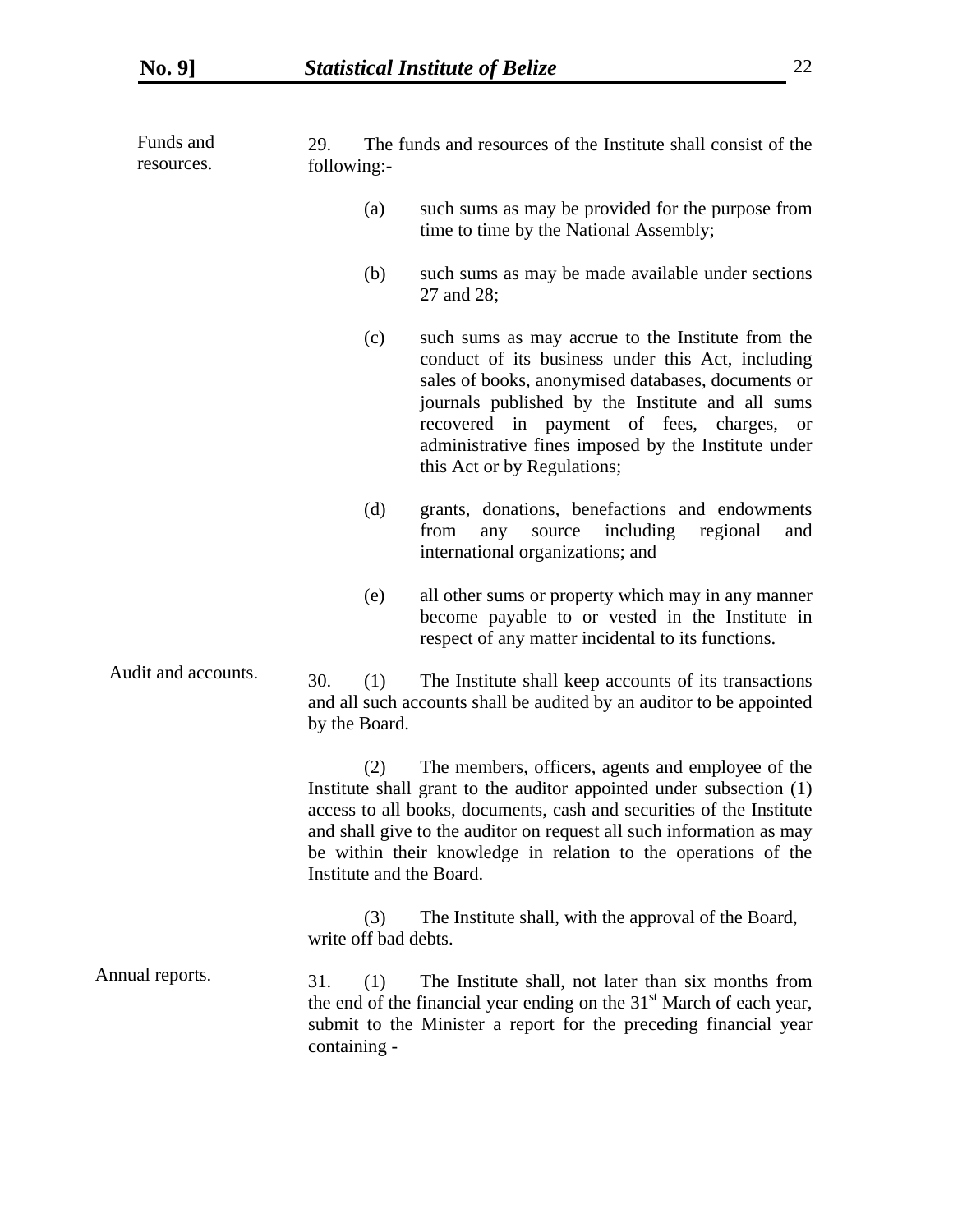|                                    |                                                                                                                                                                                                                                                                                                                                                                                                                                                                                                                                   | (a) | a balance sheet and a complete statement of profits<br>and losses duly audited; and                                                                                                                                                                      |
|------------------------------------|-----------------------------------------------------------------------------------------------------------------------------------------------------------------------------------------------------------------------------------------------------------------------------------------------------------------------------------------------------------------------------------------------------------------------------------------------------------------------------------------------------------------------------------|-----|----------------------------------------------------------------------------------------------------------------------------------------------------------------------------------------------------------------------------------------------------------|
|                                    |                                                                                                                                                                                                                                                                                                                                                                                                                                                                                                                                   | (b) | the report of the auditor.                                                                                                                                                                                                                               |
| Submission of<br>budget estimates. |                                                                                                                                                                                                                                                                                                                                                                                                                                                                                                                                   | (2) | The Minister shall lay the report at the table<br>of the House of Representatives at the next sitting of that House<br>held after the Minister received the report.                                                                                      |
|                                    | 32.<br>(1)<br>The Institute shall, in such form and by such dates<br>as may be prescribed by the Financial Secretary, prepare and<br>submit to the Minister responsible for Finance, through the<br>Minister, estimates of income receivable and the expenditure to be<br>incurred during each financial year (including any supplementary<br>estimates), and the Minister responsible for Finance shall present<br>said estimates to the National Assembly with such<br>the<br>amendments, if any, as he may consider necessary. |     |                                                                                                                                                                                                                                                          |
| Tax exemptions.<br>CAP. 46.        | to such financial year.                                                                                                                                                                                                                                                                                                                                                                                                                                                                                                           | (2) | Except with the approval of the Minister<br>responsible for Finance, no further sum shall be expended during<br>any financial year other than that provided in the estimates relating                                                                    |
|                                    | 33.<br>Notwithstanding anything contained in the Income<br>(1)<br>and Business Tax Act, the income, revenue and other receipts of<br>the Institute shall be exempt from the payment of income tax and<br>business tax.                                                                                                                                                                                                                                                                                                            |     |                                                                                                                                                                                                                                                          |
|                                    |                                                                                                                                                                                                                                                                                                                                                                                                                                                                                                                                   | (2) | All instruments executed by or on behalf of the<br>Institute shall be exempt from stamp duty.                                                                                                                                                            |
|                                    |                                                                                                                                                                                                                                                                                                                                                                                                                                                                                                                                   | (3) | Notwithstanding anything contained in any Act, all<br>material, apparatus or equipment of any kind imported into Belize<br>by the Institute for the purpose of carrying on its business shall be<br>free of all customs duty and any other tax whatever. |
| Charitable status.<br>CAP. 250.    | 34.                                                                                                                                                                                                                                                                                                                                                                                                                                                                                                                               |     | The Institute shall have the status of a charity for all the<br>purposes of any law for the time being affecting charities, and in<br>particular the Companies Act.                                                                                      |
| Financial Regulations.             | 35.                                                                                                                                                                                                                                                                                                                                                                                                                                                                                                                               |     | The Board may from time to time make Regulations                                                                                                                                                                                                         |
|                                    |                                                                                                                                                                                                                                                                                                                                                                                                                                                                                                                                   | (a) | requiring the day-to-day deposit of the funds of the<br>Institute into a bank or financial institution in Belize<br>approved by the Board;                                                                                                               |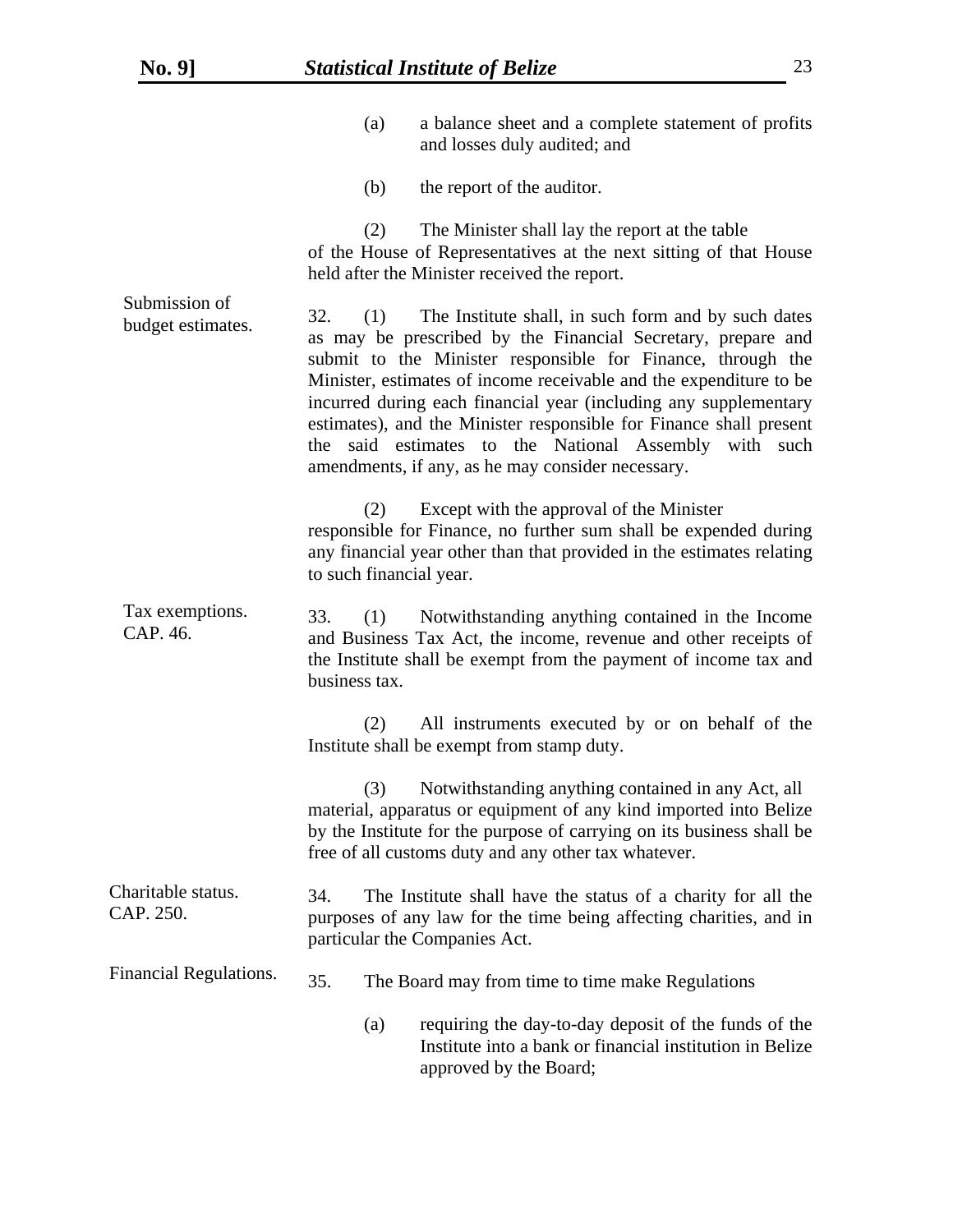- (b) requiring the grant of any contract by the Institute exceeding three hundred thousand dollars in any single instance to be made with the written approval of the Minister of Finance;
- (c) designating the officers of the Institute who shall have custody of the funds of the Institute, and shall sign cheques and other instruments on behalf of the Institute;
- (d) specifying the total amount which may be maintained by the Institute at any one time as petty cash.

# **PART Vl COLLECTION OF INFORMATION AND ACCESS TO RECORDS**

| Collection of<br>information.                   | 36.                 | The Director-General may prepare forms, questionnaires<br>and other records for the collection of statistics and information<br>under this Act and the instructions necessary for their proper<br>completion, and shall specify the date or period within which these<br>completed forms, questionnaires and other records or the required<br>information shall be returned to the Institute. |
|-------------------------------------------------|---------------------|-----------------------------------------------------------------------------------------------------------------------------------------------------------------------------------------------------------------------------------------------------------------------------------------------------------------------------------------------------------------------------------------------|
| Provision of<br>information.<br>First Schedule. | 37.<br>(1)          | Notwithstanding anything contained in any other<br>law enjoining secrecy, the Director-General or an officer or<br>employee of the Institute may, for the purposes of obtaining<br>statistical information relating to any matter specified in the First<br>Schedule, require any person or undertaking to -                                                                                  |
|                                                 | (a)                 | complete a form, questionnaire or other record;                                                                                                                                                                                                                                                                                                                                               |
|                                                 | (b)                 | answer any questions; and                                                                                                                                                                                                                                                                                                                                                                     |
|                                                 | (c)                 | provide any information or records,                                                                                                                                                                                                                                                                                                                                                           |
|                                                 | sections 41 and 42. | and any information so obtained shall be subject to the restrictions<br>on use and prohibition on disclosure of information specified in                                                                                                                                                                                                                                                      |
|                                                 | (2)                 | A person or undertaking referred to in subsection<br>(1) shall grant access to an officer or employee of the Institute to<br>any records or information referred to in that subsection.                                                                                                                                                                                                       |
|                                                 | (3)                 | In prescribing a requirement on persons and                                                                                                                                                                                                                                                                                                                                                   |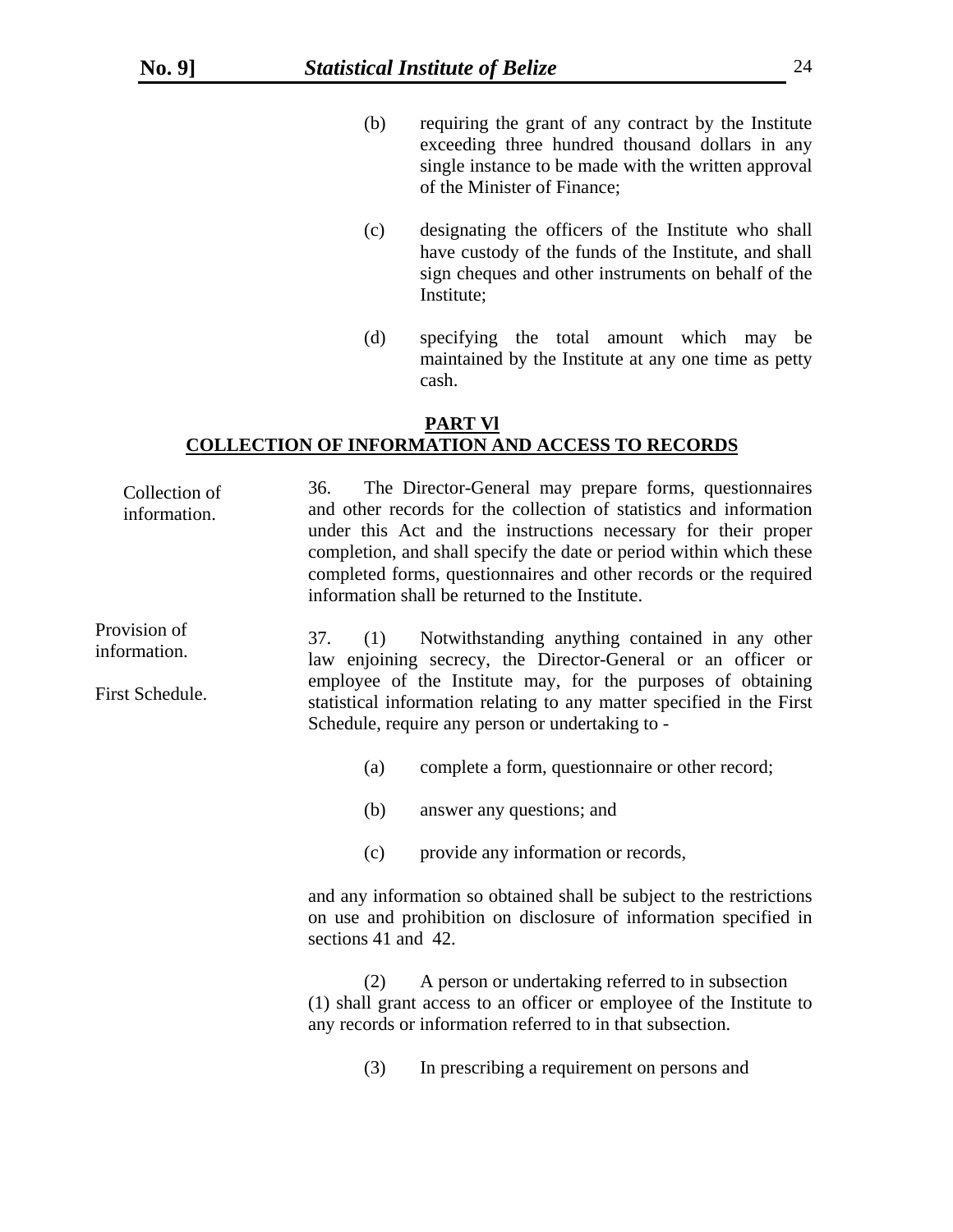undertakings to provide information under subsection (1), the Director-General shall specify in particular - (a) the general nature of the information required; (b) the frequency with which it is to be provided; (c) the persons or undertakings, or classes of persons or undertakings, required to provide it; and (d) whether any officers or employees of the Institute should be given access to the records or information. (4) In the case of the holding of any census, the relevant order shall be prescribed by the Minister, acting on the advice of the Board, in accordance with the Census Act. 38. (1) For the purposes of section 37 above, a request to provide information shall be sufficient - (a) in the case of an individual person, if a notice addressed to that person is delivered to his last known place of residence, employment or business; (b) in the case of an undertaking, if a notice is delivered to the premises from which it operates or conducts its affairs using its trading name, or to any individual person involved in its management, including a receiver, liquidator or administrator, at his place of business or residence. (2) Where the information which a person or undertaking claims to have provided in compliance with a request by the Director-General is not in possession of the Institute, the Director-General may by delivery of a further notice direct that person or undertaking to provide that information within a period specified in the further notice. **PART Vll INSPECTION OF RECORDS AND PROTECTION OF COLLECTED**  Request for information. CAP. 155

**INFORMATION**

39. (1) The Director-General may -

Requests of information from public authorities.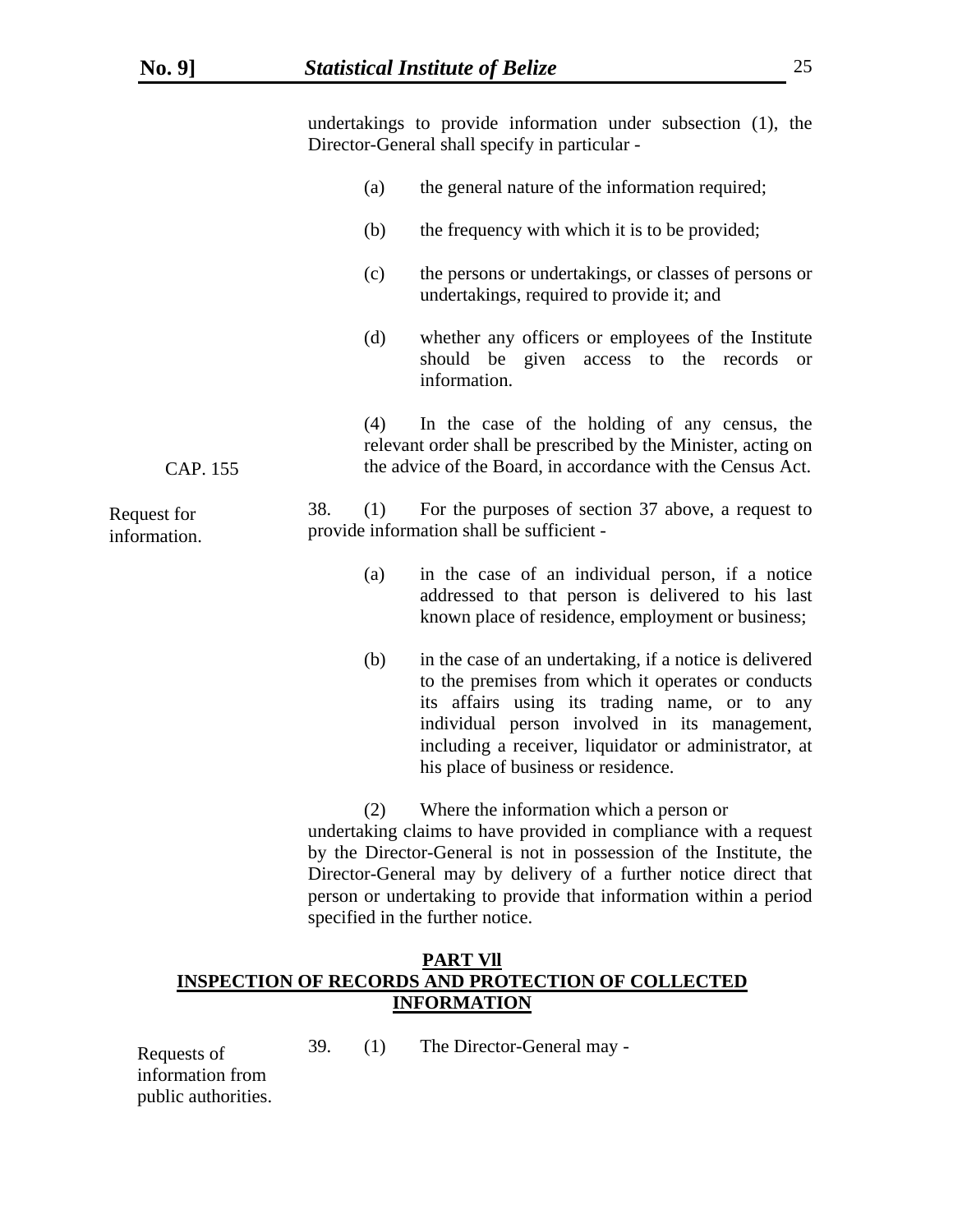- (a) on delivery of a notice, request any public authority to allow officers or employees of the Institute at all reasonable times to access, inspect and take copies of or extracts from any records in its charge;
- (b) on delivery of a notice, request any public authority to provide the Institute, if any such officer or employee so requires, with copies of extracts from any such record, and the public authority shall, subject to subsection (2) of this section, comply with any such request free of charge; and
- (c) request any public authority to consult and cooperate with him for the purpose of assessing the potential of the records of the public authority as a source of statistical information and where appropriate and practicable, developing its recording methods and systems for statistical purposes, and the public authority shall comply with any such request, in so far as its resources permit.

 (2) If any public authority intends to carry out activities with statistical implications, it shall first consult, for the purposes of coordination, with the Institute, and accept any recommendations the Institute may make.

(3) The Director-General or any public authority may request the Board to conciliate on and, when agreement cannot be reached, to make recommendations to the Minister for his decision on proposals made by the Director-General under subsection (1) or (2) of this section.

- (4) Subsections (1) and (2) of this section -
- (a) shall not apply to records pertaining to a court or to prison administration;
- (b) shall in all other cases have effect notwithstanding anything contained in any enactment other than provisions for the protection of public order, the security of Belize or the privacy of any person.

 40. (1) It shall be lawful for the Institute to enter into agreements with Government Ministries or Departments, local authorities or other public or private bodies or organizations providing for the joint collection of information, data or statistics

Agreements relating to collection, etc., of information.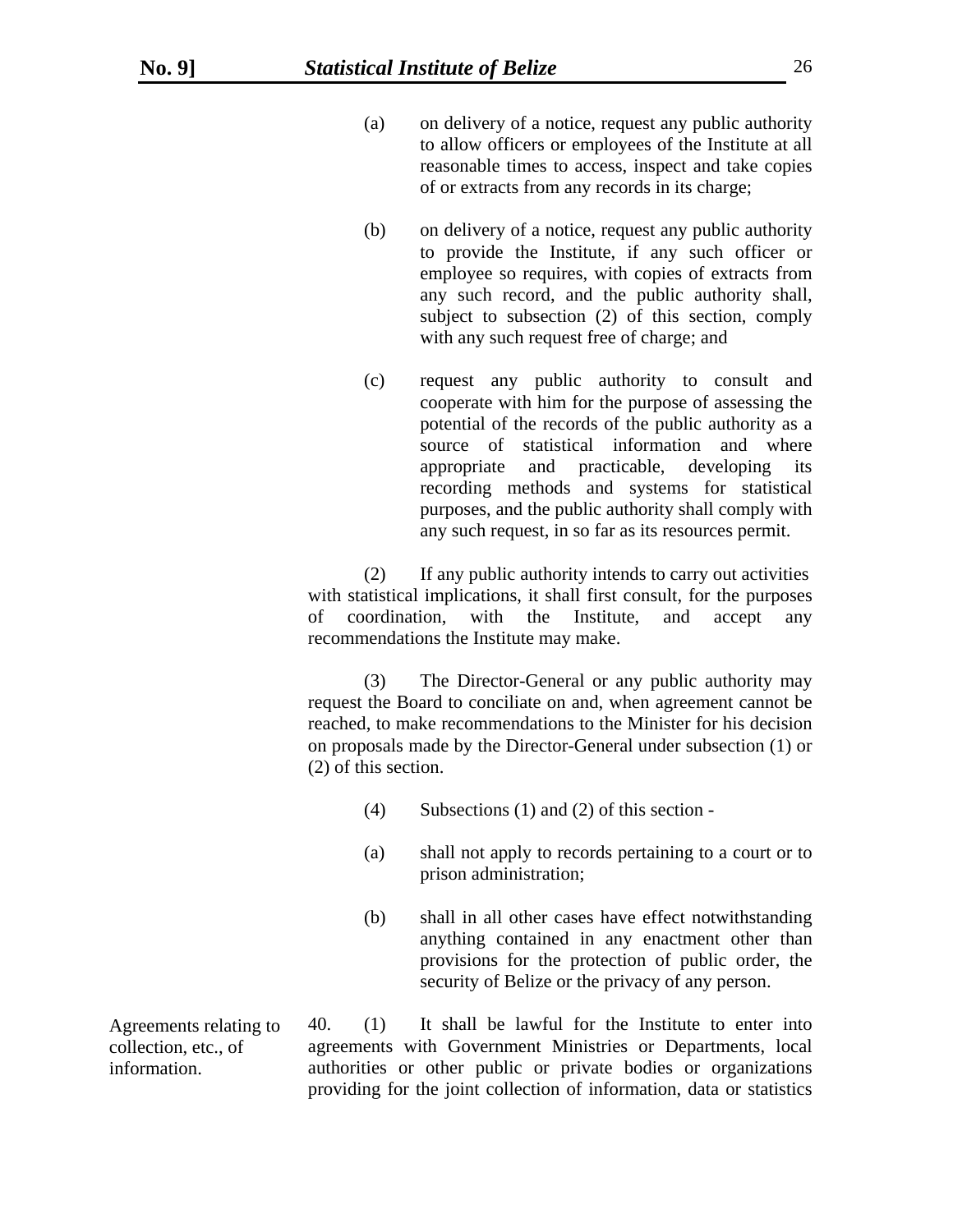Second Schedule.

of information.

Prohibition of disclosure of information.

by the Government Ministries or Departments, local authorities or public or private bodies or organizations and the Institute if allowed or authorized by law.

(2) Where any information, statistics or data referred to in an agreement provided under subsection (1) is obtained from or furnished by a respondent, the respondent shall, before providing or furnishing the information, statistics or data, be informed by the Director-General, by notice in writing, that the information, statistics or information is being jointly collected by the Institute and the Government Ministry or Department, or the local authority or public or private body or organization, as the case may be.

(3) An agreement referred to in subsection (1) shall be of no effect if a respondent referred to in subsection (2) objects to the joint collection of the information, statistics or data, unless the provisions of some other law provides otherwise.

(4) An employee or officer of a Government Ministry or Department, or a local authority or public or private body or organization shall, if engaged in the joint collection of information, statistics or data pursuant to an agreement referred to in subsection (1), subscribe to an oath of secrecy provided in the Second Schedule.

 41. All information furnished by any person, undertaking or public authority under this Act, shall be used only for the purpose of statistical compilation and analysis. Restrictions on use

> 42. No information obtained in any way under this Act which can be related to an identifiable person or undertaking shall, except with the written consent of that person or undertaking or the personal representative or next-of-kin of that person, if he be deceased, be disseminated, shown or communicated to any person or body except -

- (a) for the purpose of a prosecution for an offence under this Act; or
- (b) to officers or employees of the Institute in the course of their duties under this Act.

(2) The Minister may from time to time, with the concurrence of the Board, by Regulations, prescribe such further prohibitions on the disclosure of identifiable records or information obtained under this Act, as he may deem appropriate.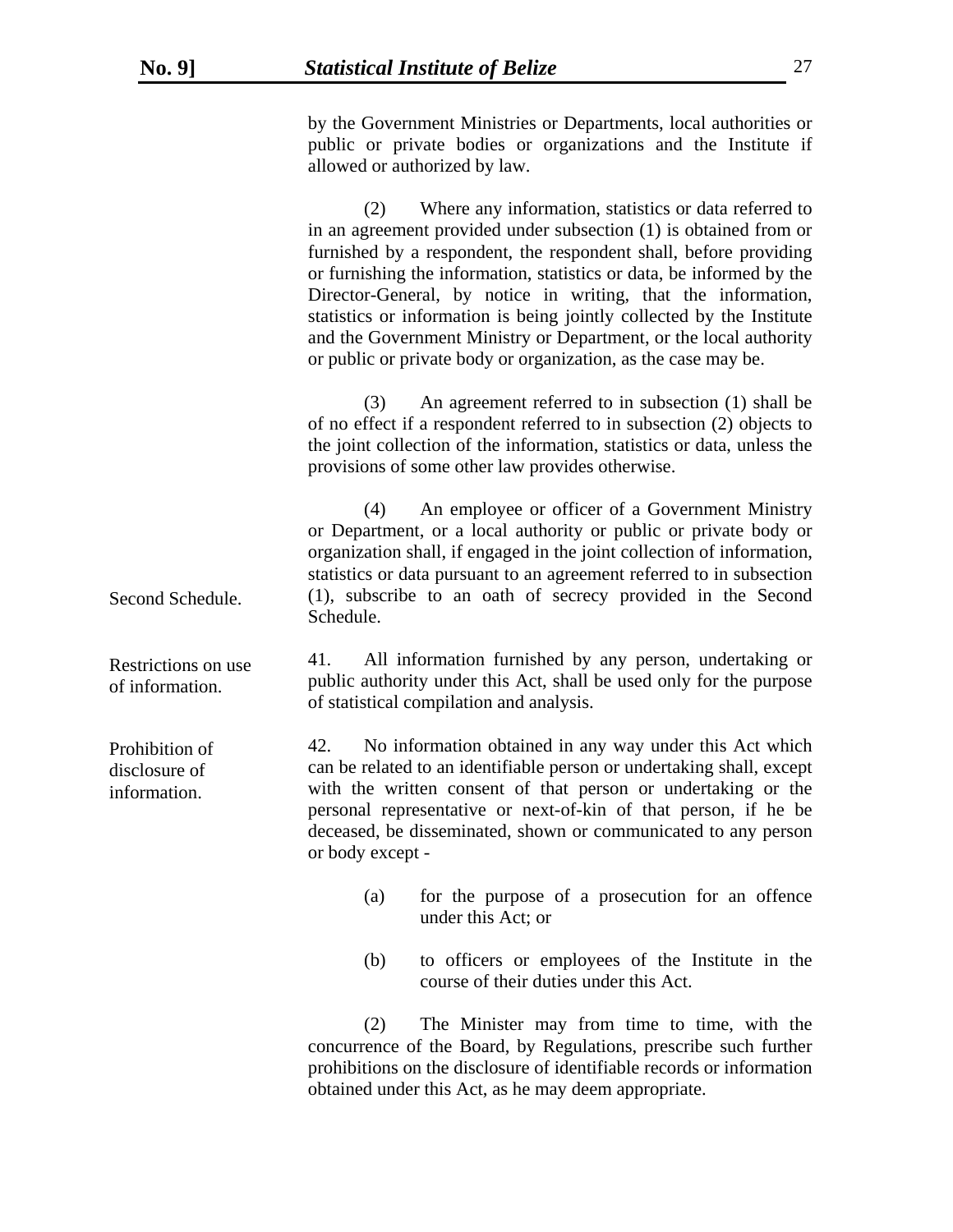(3) The Director-General may, by Order published in the *Gazette*, authorize the following information to be disclosed:-

- (a) information relating to a person or organization in respect of which disclosure is consented to in writing by the person or organization concerned;
- (b) information relating to a business in respect of which disclosure is consented to in writing by the owner for the time being of the business;
- (c) information available to the public under any law;
- (d) information relating to any hospital, mental institution, library, educational institution, welfare institution or other similar non-commercial institution except particulars arranged in such a manner that it is possible to relate the particulars to any individual patient, inmate or other person in the care of any such institution;
- (e) information in the form of an index or list of individual establishments, firms or businesses, showing any, some or all the following in relation to them:
	- (i) their names and addresses;
	- (ii) the telephone numbers at which they may be reached in relation to statistical matters;
	- (iii) the official language in which they prefer to be addressed in relation to statistical matters;
	- (iv) the products they produce, manufacture, process, transport, store, purchase or sell, or the services they provide, in the course of their business; or
	- (v) whether they are within specific ranges of numbers of employees or persons engaged by them or constituting their work force:
- (f) information relating to a local authority or other statutory authority;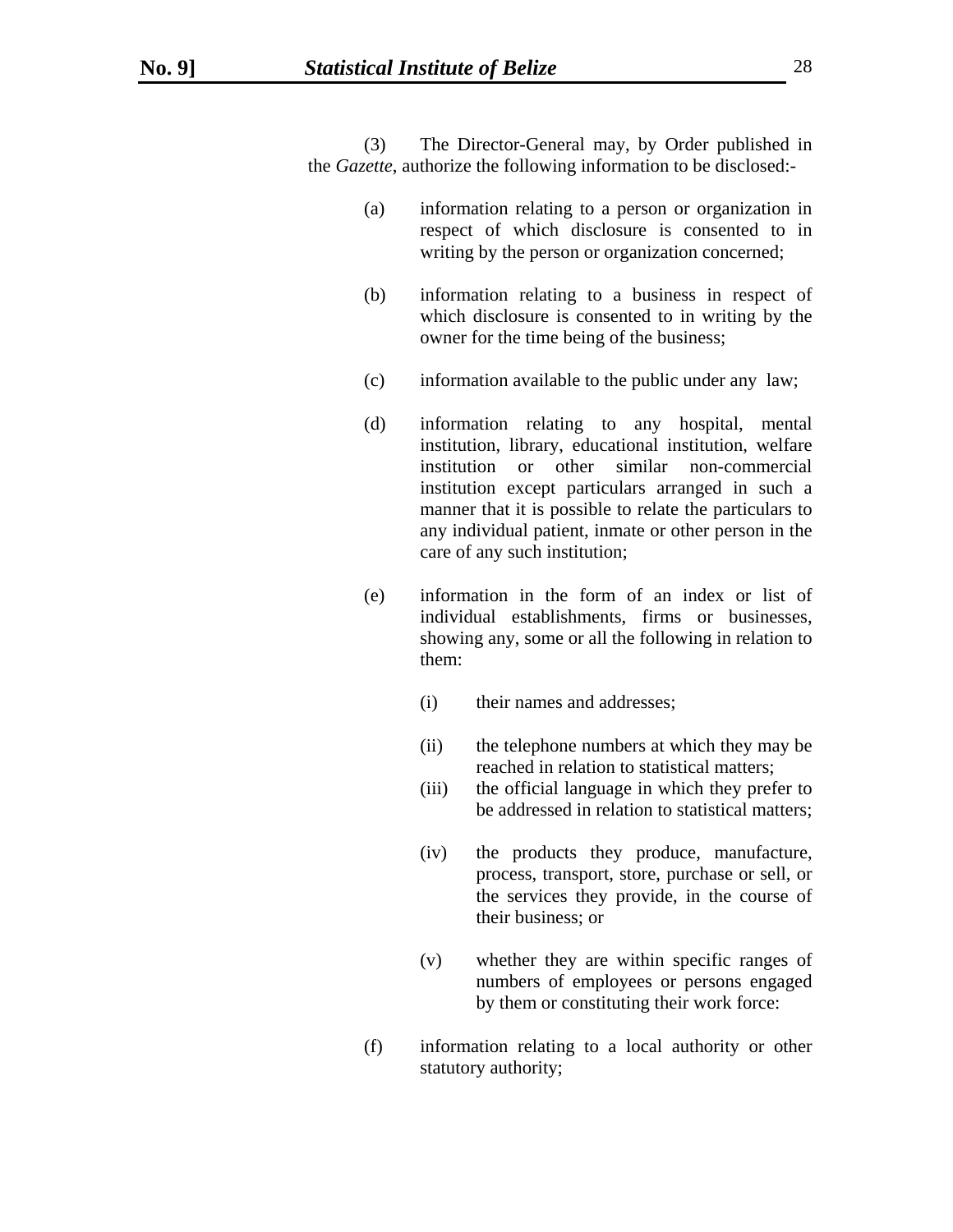- (g) details of external trade, movement of ships and cargo handled at ports;
- (h) information relating to any carrier or public utility provider.
- (4) In this section,

"carrier" means any person or association of persons that owns, operates or manages an undertaking that carries or moves persons or commodities by any form of land, sea or air transport;

"public utility" means any person or association of persons that owns, operates or manages an undertaking

- (a) for the supply of petroleum or petroleum products by pipeline;
- (b) for the supply, transmission or distribution of gas, electricity, steam or water;
- (c) for the collection and disposal of garbage or sewage or for the control of pollution;
- (d) for the transmission, emission, reception or conveyance of information by any telecommunication system; or
- (e) for the provision of postal services.

(5) Subject to subsections (6) and (7) and with the approval of the Board, the Director-General may disclose information in the form of individual statistical records solely for *bona fide* research or statistical purposes provided that -

- (a) all identifying information such as name and address has been removed; and
- (b) the information is disclosed in a manner that is not likely to enable the identification of the particular person or undertaking or business to which it relates.

(6) Every person to whom any statistical records are disclosed pursuant to this subsection shall -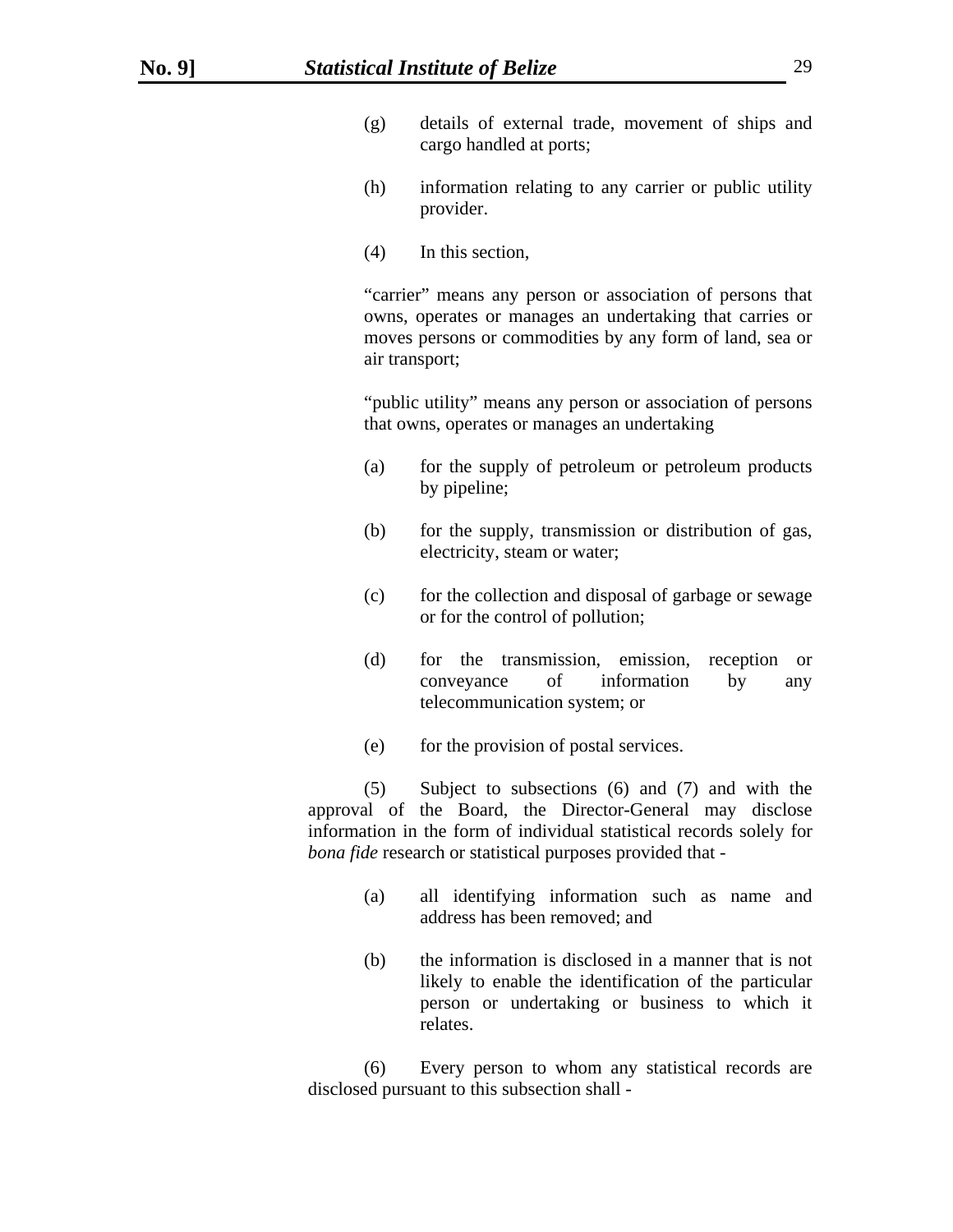- (a) not attempt to identify any particular person or undertaking or business;
- (b) use the information for research or statistical purposes only;
- (c) not disclose the information to any other person or organization;
- (d) when required by the Director-General, return all documents made available to him to the Director-General; and
- (e) comply with any directions given by the Director-General relating to the records.

 (7) Every person involved in research or a statistical project for which information is disclosed pursuant to this section shall subscribe to the oath of secrecy set out in the Second Schedule.

 43. (1) The Minister may, after consultation with the Board, by Order published in the *Gazette*, add to, vary, or amend the First Schedule.

(2) The Minister may, after consultation with the Board, make Regulations in respect of any of the functions of the Institute, and for the establishment of directorates which may be required to be established under this Act, and for the better carrying out of any of the provisions of this Act.

#### **PART Vlll OFFENCES AND PENALTIES**

| <b>Offences</b> | 44. | Any person who -                                                                                                                                                                                    |  |
|-----------------|-----|-----------------------------------------------------------------------------------------------------------------------------------------------------------------------------------------------------|--|
|                 |     | willfully or negligently prevents or obstructs the<br>(a)<br>Director-General or any other authorized officer of<br>the Institute from carrying out his duties under the<br>provisions of this Act; |  |

(b) misuses information provided under this Act or willfully or negligently discloses information relating to any identifiable person or undertaking;

Power to make Regulations. First Schedule.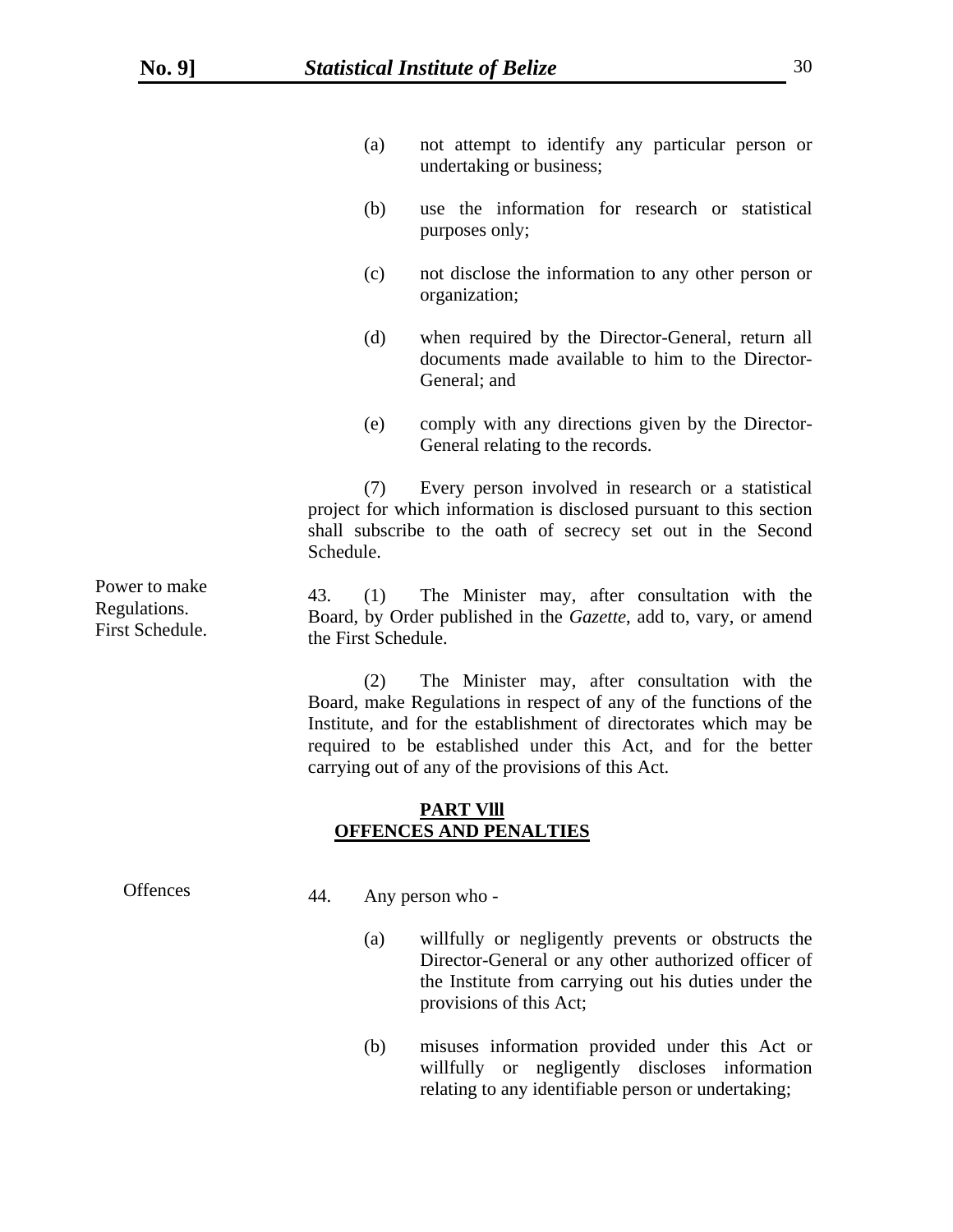- (c) unreasonably refuses or neglects to furnish any information or to fill in to the best of his knowledge and belief any schedule or form that the person is required to fill in and to return the same as required of him;
- (d) knowingly give false or misleading information or otherwise deceives an authorized officer of the Institute in the execution of his duties;
- (e) not being an authorized officer of the Institute, represents himself as being an authorized officer of the Institute or makes an inquiry under the authority of this Act when the person is not an authorized officer of the Institute; or
- (f) willfully destroys, damages or falsifies any document or record issued for the collection of statistics in compliance with a requirement made under section 36 or 37; or
- (g) having the custody or charge of any documents or records that are maintained in any Government Department or by any local authority, statutory board, corporation, business or organization, from which information sought in respect of the objects of this Act can be obtained or that would aid in the completion or correction of the information, refuses or neglects to grant access to the information to any employee of the Institute for the purpose by the Director-General,

commits an offence and shall be liable on summary conviction to a fine of one thousand dollars or to imprisonment for a term not exceeding six months, or to both such fine and term of imprisonment.

Unlawful exercise of statutory functions.

- 45. Any officer or employee of the Institute who
	- (a) acts in contravention of the oath of secrecy referred to in this Act; or
	- (b) in the pretended performance of his functions as employee or officer, obtains or attempts to obtain, from a person or undertaking, any information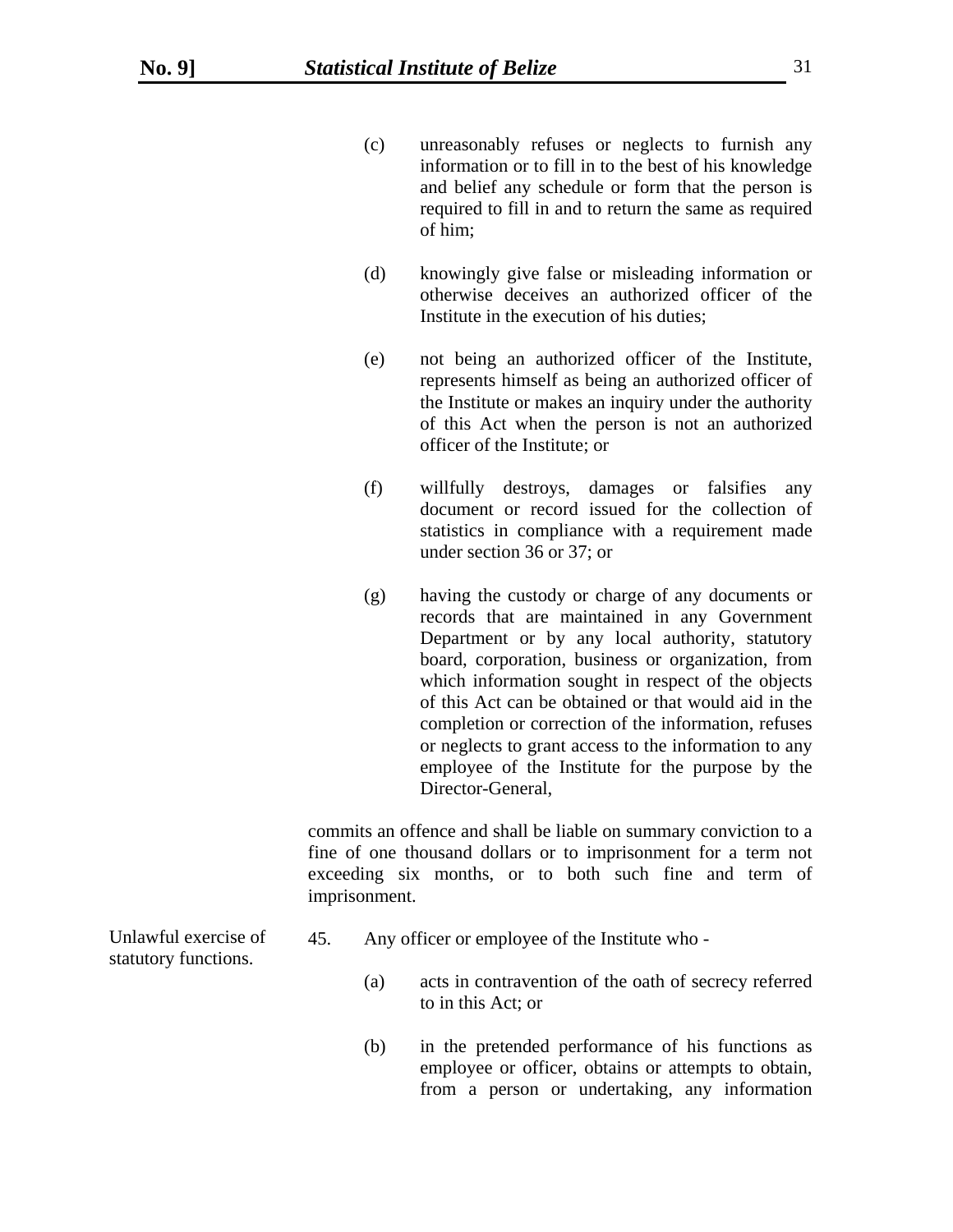which he is not lawfully entitled to obtain from that person or undertaking; or

- (c) deserts from his duty, or willfully makes any false declaration, statement or return in the performance of his duties;
- (d) willfully fails to return to the Institute a document or record collected from a person or undertaking under this Act, or fails to keep any document or record containing information collected under this Act in his custody in such manner as to ensure that unauthorized persons do not have access thereto; or
- (e) willfully discloses or divulges directly or indirectly to any person not entitled under this Act to receive the same information obtained by him in the course of his employment that might exert an influence on or affect the market value of any stocks, bonds or other security or any product or article; or
- (f) uses any information described in paragraph (c ) for the purpose of speculating in any stocks, bonds or other security or any product or article,

shall be guilty of an offence and shall, on summary conviction, be liable to a fine not exceeding one thousand dollars, or to imprisonment for a term not exceeding one year, or to both such fine and term of imprisonment.

 46. Any proceedings by way of summary conviction in respect of an offence under this Act may be instituted at any time within but not later than two years after the time when the subject matter of the proceedings arose, or two years after the time when the commission of the offence first became known to the Institute. Limitation period.

### **PART lX REPEALS AND SAVINGS**

| Repeals.<br>CAP.158. | On the commencement of this Act, the Statistics<br>47.<br>(1)<br>Act shall stand repealed.                                   |
|----------------------|------------------------------------------------------------------------------------------------------------------------------|
| CAP. 158.            | Notwithstanding the repeal of the Statistics Act, all<br>subsidiary legislation made thereunder shall continue in full force |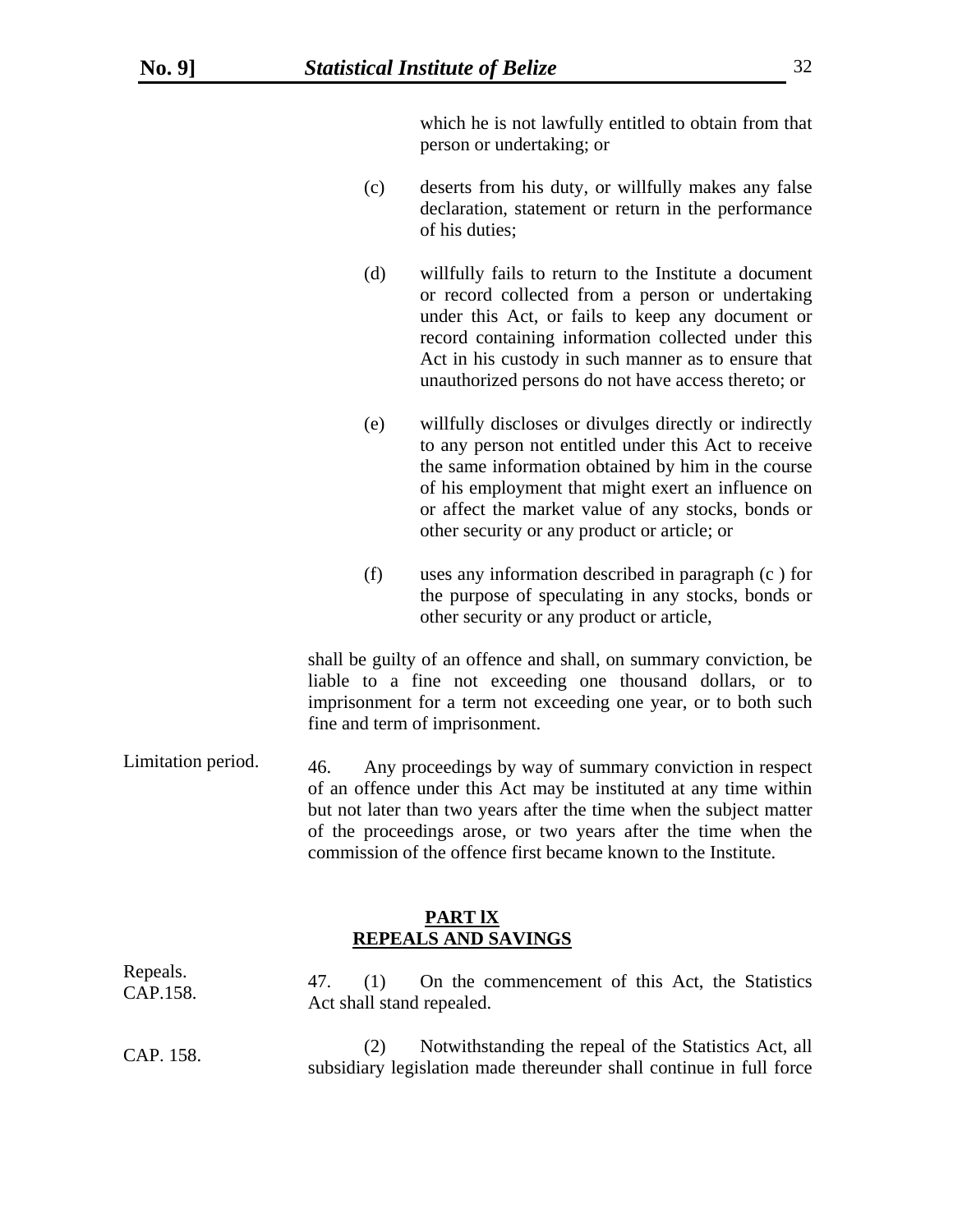and effect until repealed by subsidiary legislation made under this Act.

(3) Notwithstanding the repeal of the Statistics Act, all data, information and statistics collected or compiled under the Statistics Act shall be treated as data, statistics and information collected or compiled under this Act. CAP. 158

 48. This Act shall come into force on a day to be appointed by the Minister by Order published in the *Gazette*. Commencement.

**\_\_\_\_\_\_\_\_\_\_.....\_\_\_\_\_\_\_\_\_\_** 

#### **FIRST SCHEDULE**

#### **[Sections 5, 6, 37 and 43]**

# **MATTERS IN RESPECT OF WHICH STATISTICS MAY BE COLLECTED, PREPARED AND PUBLISHED**

- (a) Population and housing.
- (b) Immigration and emigration, internal and external passenger movement and tourism.
- (c) Vital occurrences, morbidity, health and nutrition.
- (d) Social matters including education, sports, public entertainment, social security and welfare, criminal and judicial matters, juvenile delinquency, public information, public administration and government.
- (e) Land tenure, occupation and condition of land and the procedure thereof, occupation and condition of buildings, rent payable or receivable in respect of land and buildings and the annual value of land and buildings.
- (f) Environmental and related statistics.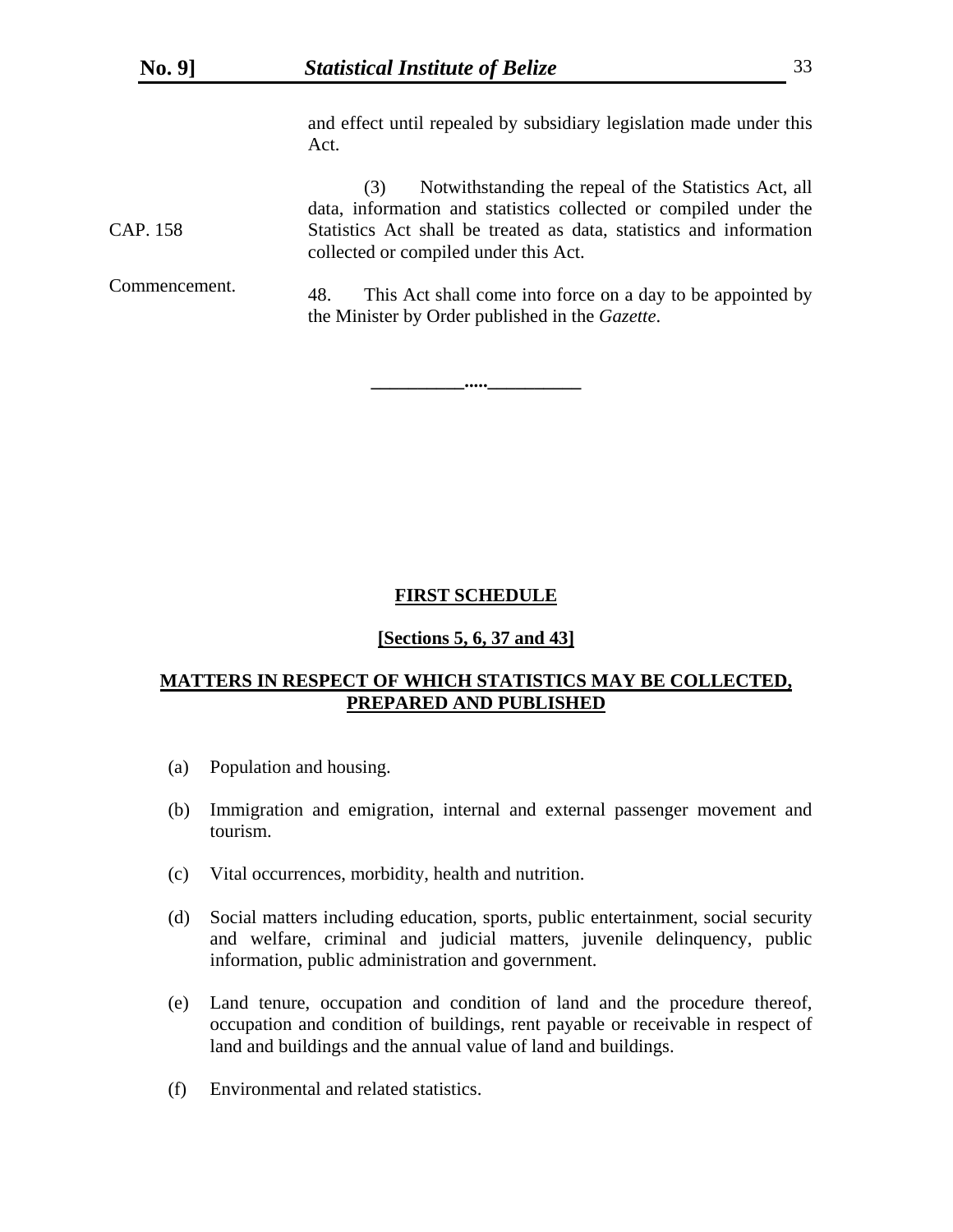- (g) Primary and secondary production, including construction, building, personal and other services, power, machinery, transport equipment, water and electricity.
- (h) Industry and merchandising.
- (i) Stocks of manufactured and unmanufactured goods.
- (j) Livestock.
- (k) Imports and exports.
- (l) Trade and commerce.
- (m) Transport and communication in all forms by land, water and air, including post, telephones, telegraph, radio and electronic transmission, and includes ecommerce and the use of the internet.
- (n) Occupations, employment, unemployment and payrolls.
- (o) Salaries, wages, hours and conditions of work.
- (p) Industrial disturbances and disputes.
- (q) Injuries, accidents and compensation.
- (r) Wholesale and retail prices and cost of living.
- (s) Banking and finance, including external balance of payments.
- (t) Associations, including voluntary associations, societies or corporations for profit or otherwise.
- (u) Marine, fire, life, accident and other insurance.
- (v) Incomes, earnings, profits, interests, fees and other payments for services rendered.
- (w) National income, output and expenditure and capital formation.
- (x) Broadcasting and audiovisual works.
- (y) Any other matter so determined by the Minister after consultation with the Board, except for opinion polls.

**\_\_\_\_\_\_\_\_\_\_.....\_\_\_\_\_\_\_\_\_\_**